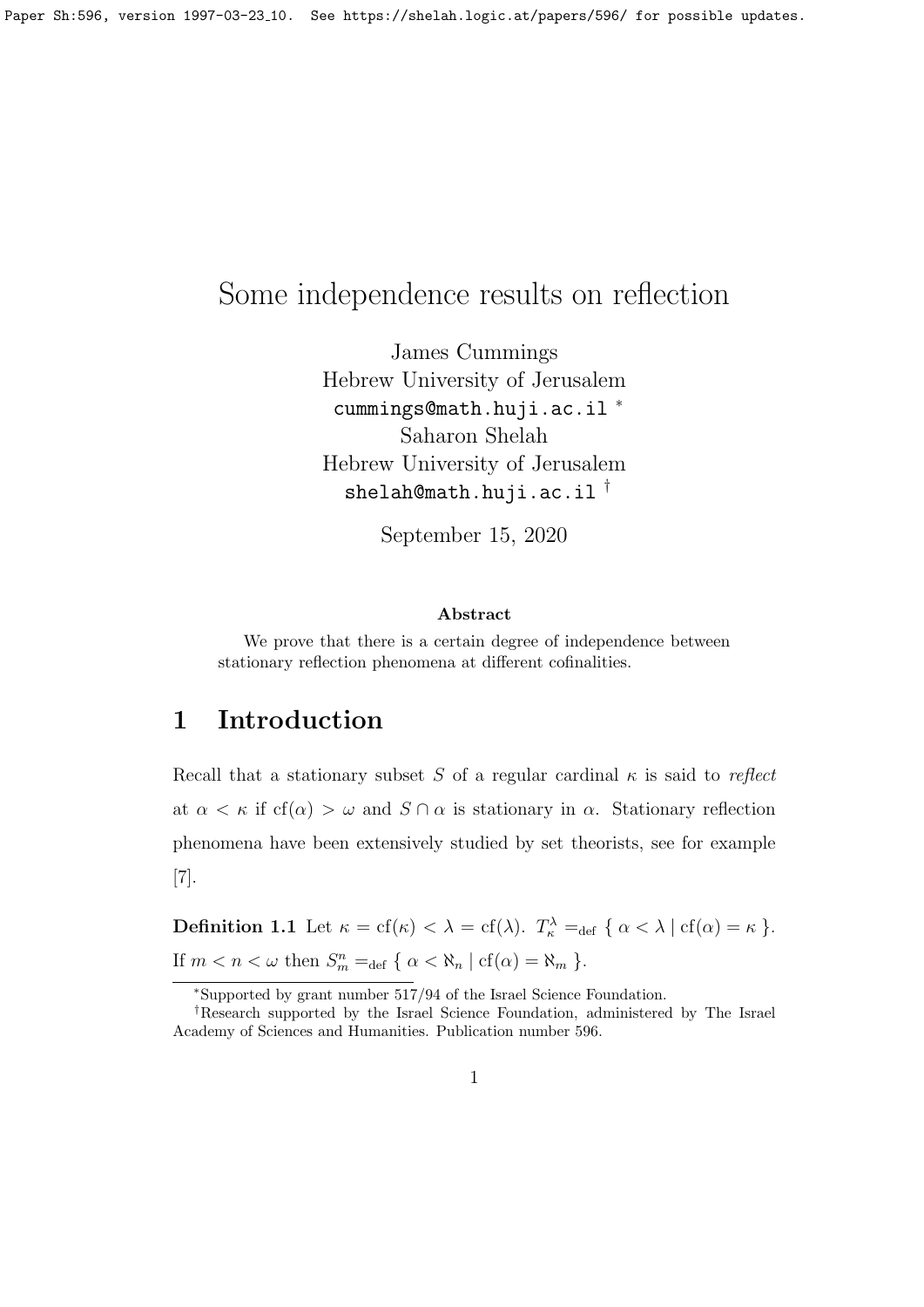Baumgartner proved in [1] that if  $\kappa$  is weakly compact, GCH holds, and  $\omega < \delta = \text{cf}(\delta) < \kappa$  then forcing with the Levy collapse  $Coll(\delta, < \kappa)$  gives a model where for all  $\rho < \delta$  and all stationary  $T \subseteq T_{\rho}^{\kappa}$  the stationarity of T reflects to some  $\alpha \in T^{\kappa}_{\delta}$ . In this last result all the cofinalities  $\rho < \delta$  are on the same footing; we will build models where reflection holds for some cofinalities but fails badly for others.

We introduce a more compact terminology for talking about reflection.

**Definition 1.2** Let  $\kappa = cf(\kappa) < \lambda = cf(\lambda) < \mu = cf(\mu)$ .

- 1.  $Ref(\mu, \lambda, \kappa)$  holds iff for every stationary  $S \subseteq T_{\kappa}^{\mu}$  there is a  $\alpha \in T_{\lambda}^{\mu}$ λ with  $S \cap \alpha$  stationary in  $\alpha$ .
- 2.  $Dnr(\mu, \lambda, \kappa)$  (Dense Non-Reflection) holds iff for every stationary  $S \subseteq$  $T_{\kappa}^{\mu}$  there is a stationary  $T \subseteq S$  such that for no  $\alpha \in T_{\lambda}^{\mu}$  $\chi^{\mu}$  is  $T \cap \alpha$ stationary in  $\alpha$ .

We will use a variation on an idea from Dzamonja and Shelah's paper [4].

Definition 1.3 Let  $\kappa = cf(\kappa) < \lambda = cf(\lambda) < \mu = cf(\mu)$ .  $Snr(\mu, \lambda, \kappa)$ (Strong Non-Reflection) holds iff there is  $F: T^{\mu}_{\kappa} \longrightarrow \lambda$  such that for all  $\alpha \in T_{\lambda}^{\mu}$  $\chi^{\mu}$  there is  $C \subseteq \alpha$  closed and unbounded in  $\alpha$  with  $F \restriction C \cap T^{\mu}_{\kappa}$  strictly increasing.

As the name suggests,  $Snr(\mu, \lambda, \kappa)$  is a strong failure of reflection. It is easy to see that if Jensen's Global  $\Box$  principle holds then  $Snr(\mu, \lambda, \kappa)$  holds for all  $\kappa < \lambda < \mu$ ; in some sense the strong non-reflection principle captures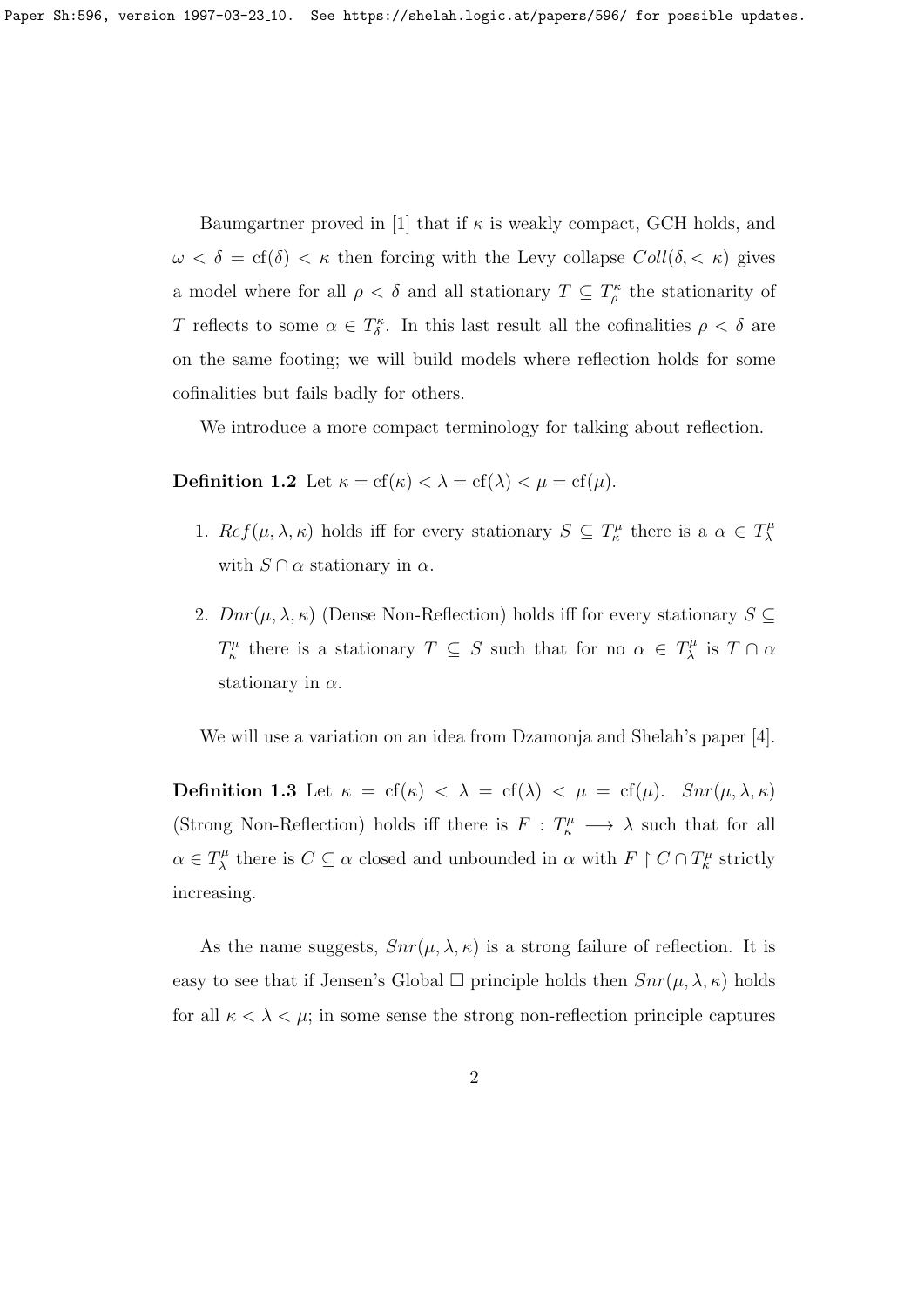exactly that part of  $\Box$  which is useful for building non-reflecting stationary sets.

Lemma 1.4  $Snr(\mu, \lambda, \kappa) \Longrightarrow Dnr(\mu, \lambda, \kappa)$ .

**Proof:** Let  $S \subseteq T^{\mu}_{\kappa}$  be stationary, and let  $F : T^{\mu}_{\kappa} \longrightarrow \lambda$  witness the strong non-reflection. Let  $T \subseteq S$  be stationary such that  $F \restriction T$  is constant. Let  $\alpha \in T_{\lambda}^{\mu}$  $\chi^{\mu}$  and let C be a club in  $\alpha$  on which F is strictly increasing, then C meets T at most once and hence T is non-stationary in  $\alpha$ .

 $\blacklozenge$ 

We will prove the following results in the course of this paper.

Theorem 3.5: If the existence of a weakly compact cardinal is consistent, then  $Ref(\aleph_3, \aleph_2, \aleph_0) + Snr(\aleph_3, \aleph_2, \aleph_1)$  is consistent.

Theorem 3.6: If the existence of a measurable cardinal is consistent, then  $Ref(\aleph_3, \aleph_2, \aleph_0) + Snr(\aleph_3, \aleph_2, \aleph_1) + Snr(\aleph_3, \aleph_1, \aleph_0)$  is consistent.

Theorem 3.7: If the existence of a supercompact cardinal with a measurable above is consistent, then  $Ref(\aleph_3, \aleph_2, \aleph_0) + Snr(\aleph_3, \aleph_2, \aleph_1) + Ref(\aleph_3, \aleph_1, \aleph_0)$ is consistent.

**Theorem** 4.1: If  $Snr(\mu, \lambda, \kappa)$  and  $\kappa < \kappa^* < \lambda$  then  $Snr(\mu, \lambda, \kappa^*)$ .

**Theorem** 4.2: Let  $\kappa < \lambda < \mu < \nu$ . Then  $Ref(\nu, \mu, \lambda) + Ref(\nu, \lambda, \kappa) \implies$  $Ref(\nu, \mu, \kappa)$  and  $Ref(\nu, \mu, \kappa) + Ref(\mu, \lambda, \kappa) \Longrightarrow Ref(\nu, \lambda, \kappa).$ 

Theorem 5.10: If the existence of a weakly compact cardinal is consistent, then  $Ref(\aleph_3, \aleph_2, \aleph_1) + Dnr(\aleph_3, \aleph_2, \aleph_0)$  is consistent.

Theorems 3.5, 3.6 and 3.7 were proved by the first author. Theorems 4.1 and 5.10 were proved by the second author, answering questions put to him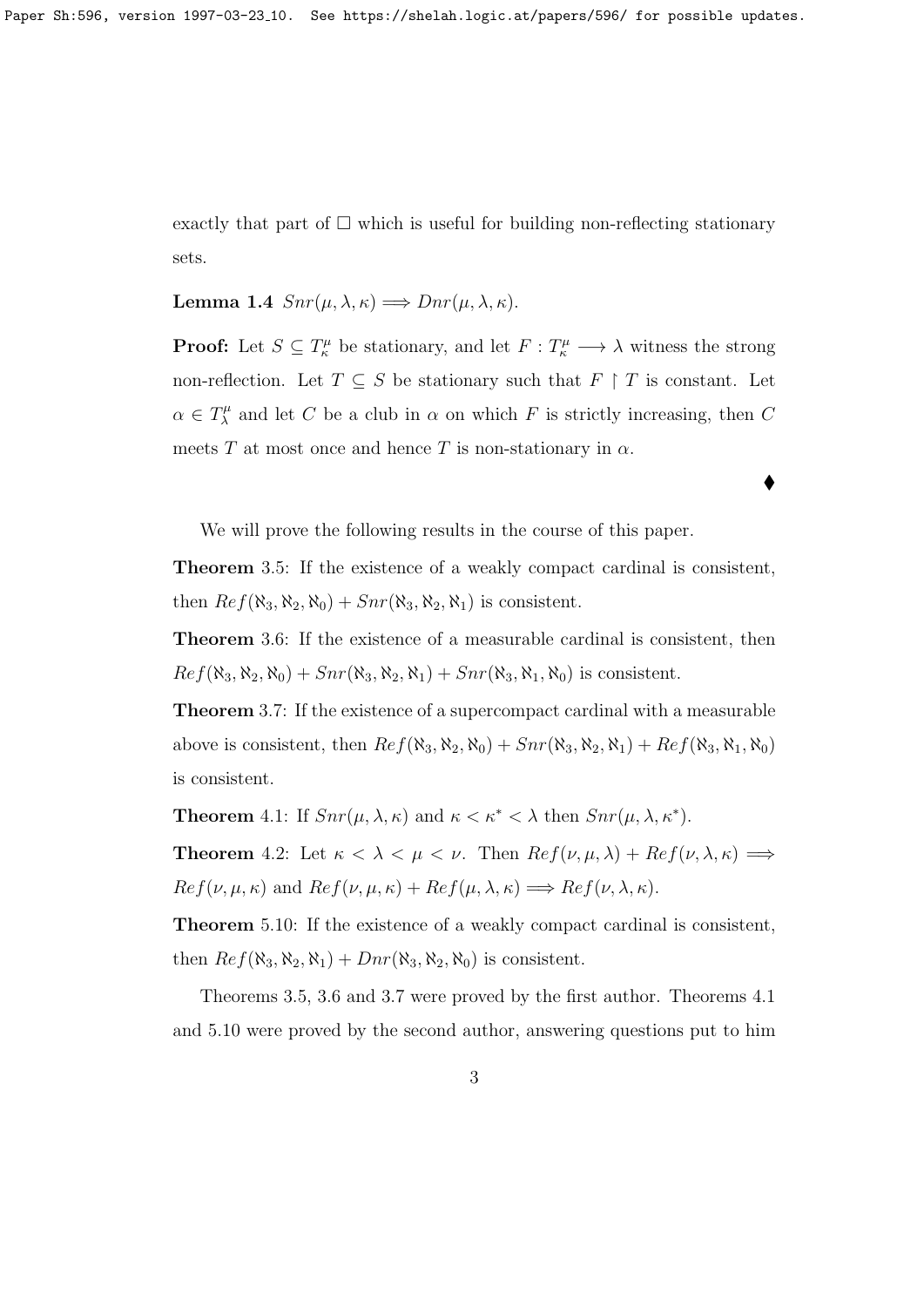by the first author. Theorem 4.2 was noticed by the first author (but has probably been observed many times). We would like to thank the anonymous referee for their very thorough reading of the first version of this paper.

## 2 Preliminaries

We will use the idea of *strategic closure* of a partial ordering (introduced by Gray in  $[5]$ ).

**Definition 2.1** Let  $\mathbb{P}$  be a partial ordering, and let  $\eta$  be an ordinal.

1. The game  $G(\mathbb{P}, \eta)$  is played by two players I and II, who take turns to play elements  $p_{\alpha}$  of  $\mathbb P$  for  $0 < \alpha < \eta$ , with player I playing at odd stages and player II at even stages (NB limit ordinals are even).

The rules of the game are that the sequence that is played must be decreasing (not necessarily strictly decreasing), the first player who cannot make a move loses, and player II wins if play proceeds for  $\eta$ stages.

- 2. P is *η-strategically closed* iff player II has a winning strategy in  $G(\mathbb{P}, \eta)$ .
- 3. P is  $\langle \eta \rangle$  is  $\langle \eta \rangle$  is  $\langle \eta \rangle$  is  $\langle \eta \rangle$  is  $\langle \eta \rangle$  is  $\langle \eta \rangle$  is  $\langle \eta \rangle$  is  $\langle \eta \rangle$  is  $\langle \eta \rangle$  is  $\langle \eta \rangle$  is  $\langle \eta \rangle$  is  $\langle \eta \rangle$  is  $\langle \eta \rangle$  is  $\langle \eta \rangle$  is  $\langle \eta \rangle$  is  $\langle \eta \rangle$  is  $\langle \eta \rangle$  is  $\langle \eta \rangle$

Strategic closure has some of the nice features of the standard notion of closure. For example a  $(\delta + 1)$ -strategically closed partial ordering will add no  $\delta$ -sequences, and the property of being  $(\delta + 1)$ -strategically closed is preserved by forcing with  $\leq \delta$ -support (see [3] for more information on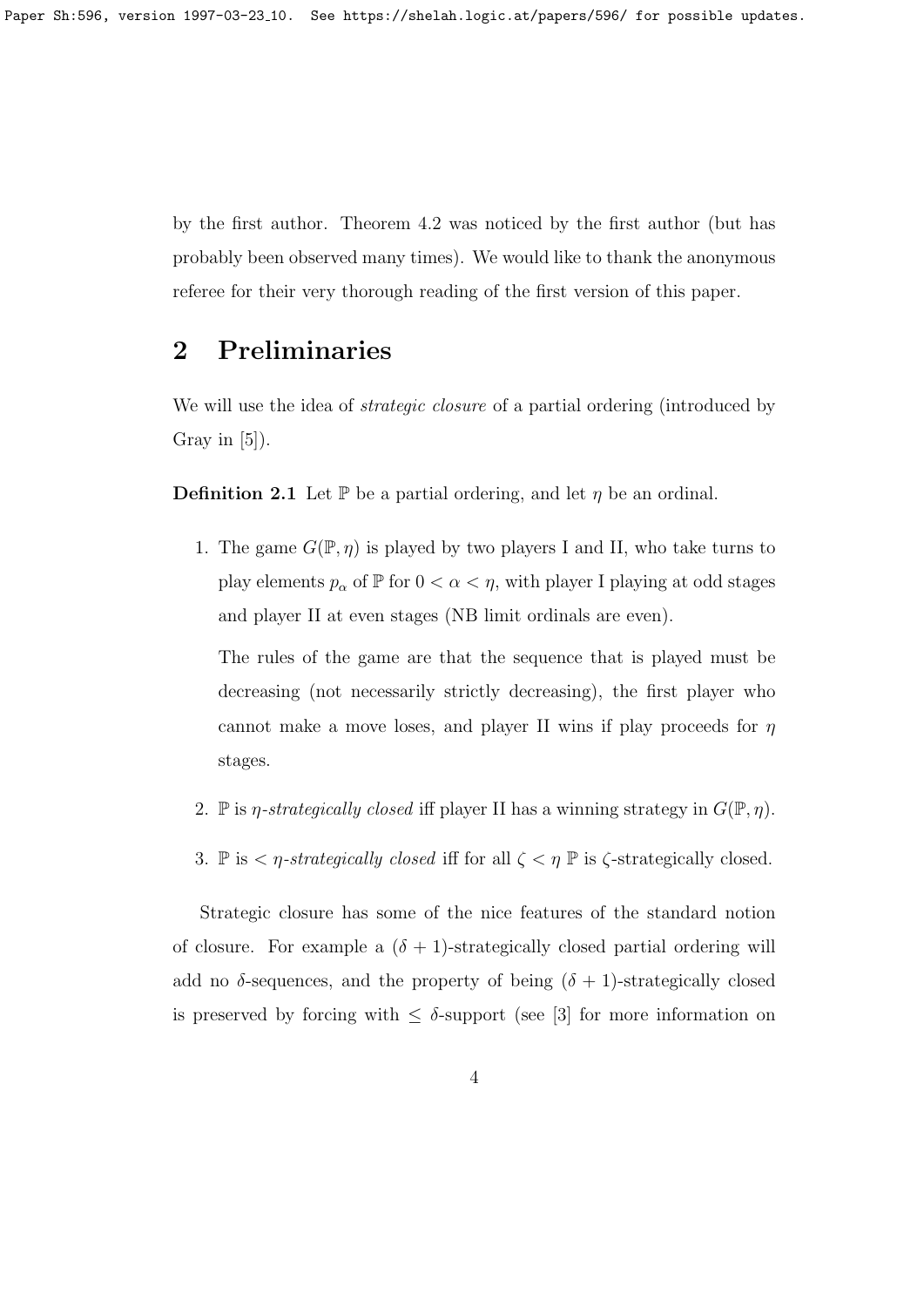this subject). We will need to know that under some circumstances we can preserve a stationary set by forcing with a poset that has a sufficient degree of strategic closure.

The following is well-known.

**Lemma 2.2** Let GCH hold, let  $\lambda = cf(\lambda)$  and  $\kappa = \lambda^+$ . Let  $\delta = cf(\delta) \leq \lambda$ , and suppose that  $\mathbb P$  is  $(\delta+1)$ -strategically closed and S is a stationary subset of  $T^{\kappa}_{\delta}$ . Then S is still stationary in  $V^{\mathbb{P}}$ .

**Proof:** Let  $p \Vdash "C$  is club in  $\kappa$ ". Build  $\langle X_\alpha : \alpha < \kappa \rangle$  a continuous increasing chain of elementary substructures of some large  $H_{\theta}$  such that everything relevant is in  $X_0$ ,  $|X_\alpha| = \lambda$ ,  $\lambda X_\alpha \subseteq X_{\alpha+1}$ . We make the remark here that this would not be possible for  $\lambda$  singular, and indeed the theorem can fail in that case (see [8] for details).

Now find some limit  $\gamma$  such that  $X_{\gamma} \cap \kappa \in S$ , clearly  $cf(\gamma) = \delta$  and so  $\langle \delta X_\gamma \subseteq X_\gamma$ . Let  $\beta =_{\text{def}} X_\gamma \cap \kappa$  and fix  $\langle \beta_i : i < \delta \rangle$  cofinal in  $\beta$ . Since  $\mathbb{P}, \delta \in X_0 \subseteq X_\gamma$  we can find in  $X_\gamma$  a winning strategy  $\sigma$  for the game  $G(\mathbb{P},\delta+1).$ 

Now we build a sequence  $\langle p_{\alpha} : \alpha \leq \delta \rangle$  such that

- 1. For each even  $\beta$ ,  $p_{\beta} = \sigma(\vec{p} \restriction \beta)$ .
- 2. For  $\beta < \delta$ ,  $p_{\beta} \in \mathbb{P} \cap X_{\gamma}$ .
- 3. For each  $i < \delta$ , there is  $\eta$  such that  $\beta_i < \eta < \beta$  and  $p_{2i+1} \Vdash \hat{\eta} \in \dot{C}$ .

We can keep going because  $X_{\gamma} \prec H_{\theta}$ ,  $\langle \delta X_{\gamma} \subseteq X_{\gamma}$  and  $\sigma$  is a winning strategy. At the end of the construction  $p_{\delta}$  is a refinement of  $p_0$  which forces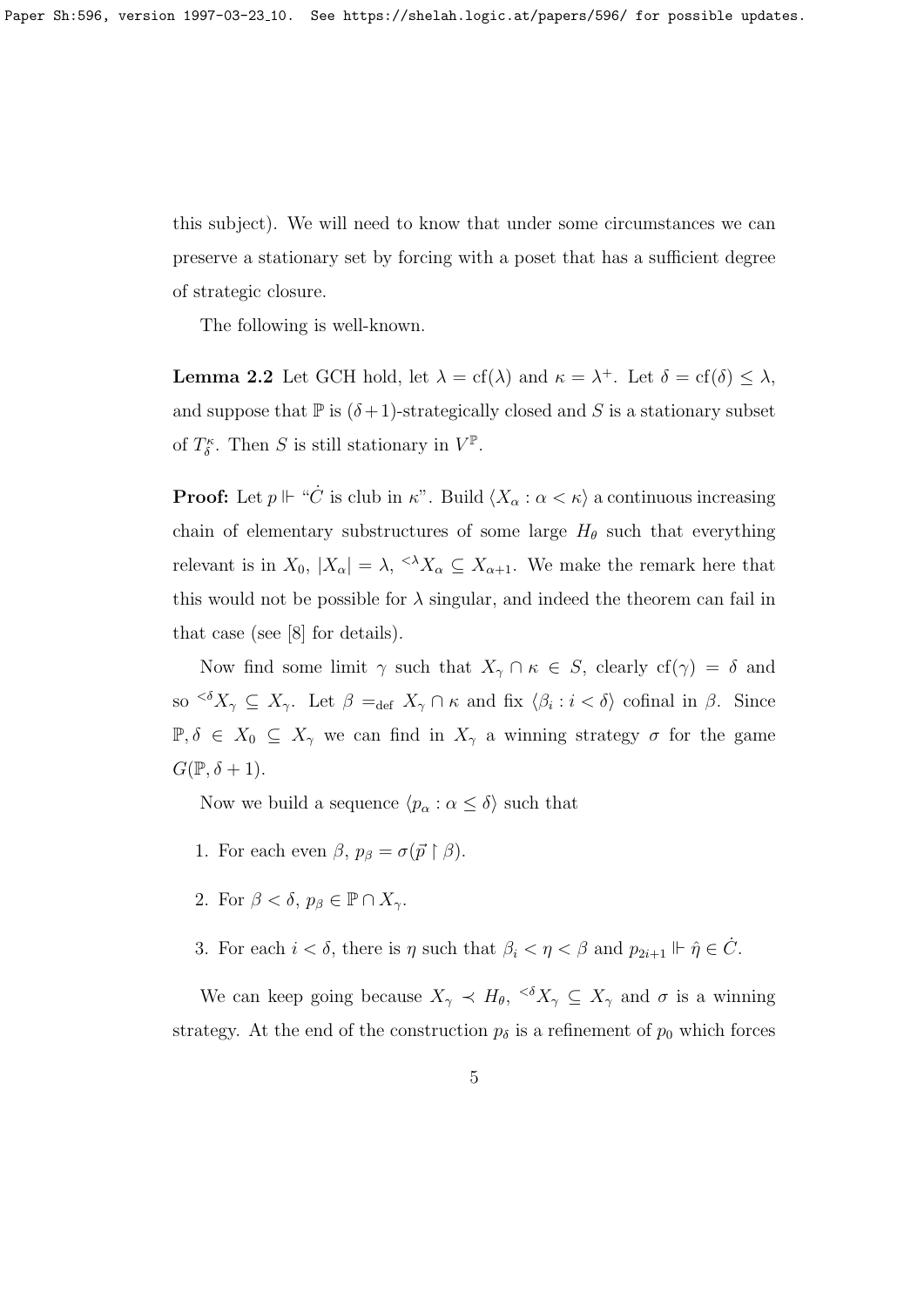Paper Sh:596, version 1997-03-23<sub>-10</sub>. See https://shelah.logic.at/papers/596/ for possible updates.

that  $\beta$  is a limit point of  $\dot{C}$ , and we are done.

## 3 Some consistency results

In this section we prove (starting from a weakly compact cardinal) the consistency of  $ZFC+Ref(\aleph_3, \aleph_2, \aleph_0)+Snr(\aleph_3, \aleph_2, \aleph_1)$ . We also show that together with this we can have either  $Ref(\aleph_3, \aleph_1, \aleph_0)$  or  $Snr(\aleph_3, \aleph_1, \aleph_0)$ .

 $\blacklozenge$ 

We begin by defining a forcing  $\mathbb{P}_{\text{Snr}}$  to enforce  $Snr(\aleph_3, \aleph_2, \aleph_1)$ .

**Definition 3.1** p is a condition in  $\mathbb{P}_{\text{Snr}}$  iff p is a function from a bounded subset of  $S_1^3$  to  $\aleph_2$ , and for every  $\gamma \in S_2^3$  with  $\gamma \leq \sup(\text{dom}(p))$  there is C club in  $\gamma$  such that  $p \restriction C \cap S^3$  is strictly increasing.  $\mathbb{P}_{\text{Sm}}$  is ordered by extension.

It is easy to see that  $\mathbb{P}_{\text{Snr}}$  is  $\omega_2$ -closed, and in fact that it is  $\omega_2$ -directed closed.

**Lemma 3.2**  $\mathbb{P}_{\text{Snr}}$  is  $(\omega_2 + 1)$ -strategically closed.

**Proof:** We describe a winning strategy for player II in  $G(\mathbb{P}_{\text{Snr}}, \omega_2 + 1)$ . Suppose that  $p_{\alpha}$  is the condition played at move  $\alpha$ . Let  $\beta$  be an even ordinal, then at stage  $\beta$  II will play as follows.

Define  $q_\beta =_{\text{def}} \bigcup_{\alpha < \beta} p_\alpha$ ,  $\rho_\beta =_{\text{def}} \text{dom}(q_\beta)$ , and then let II play as follows:  $p_{\beta} = q_{\beta}$  unless  $\beta$  is limit and cf( $\beta$ ) =  $\aleph_1$ , in which case  $p_{\beta} = q_{\beta} \cup \{(\rho_{\beta}, \beta)\}.$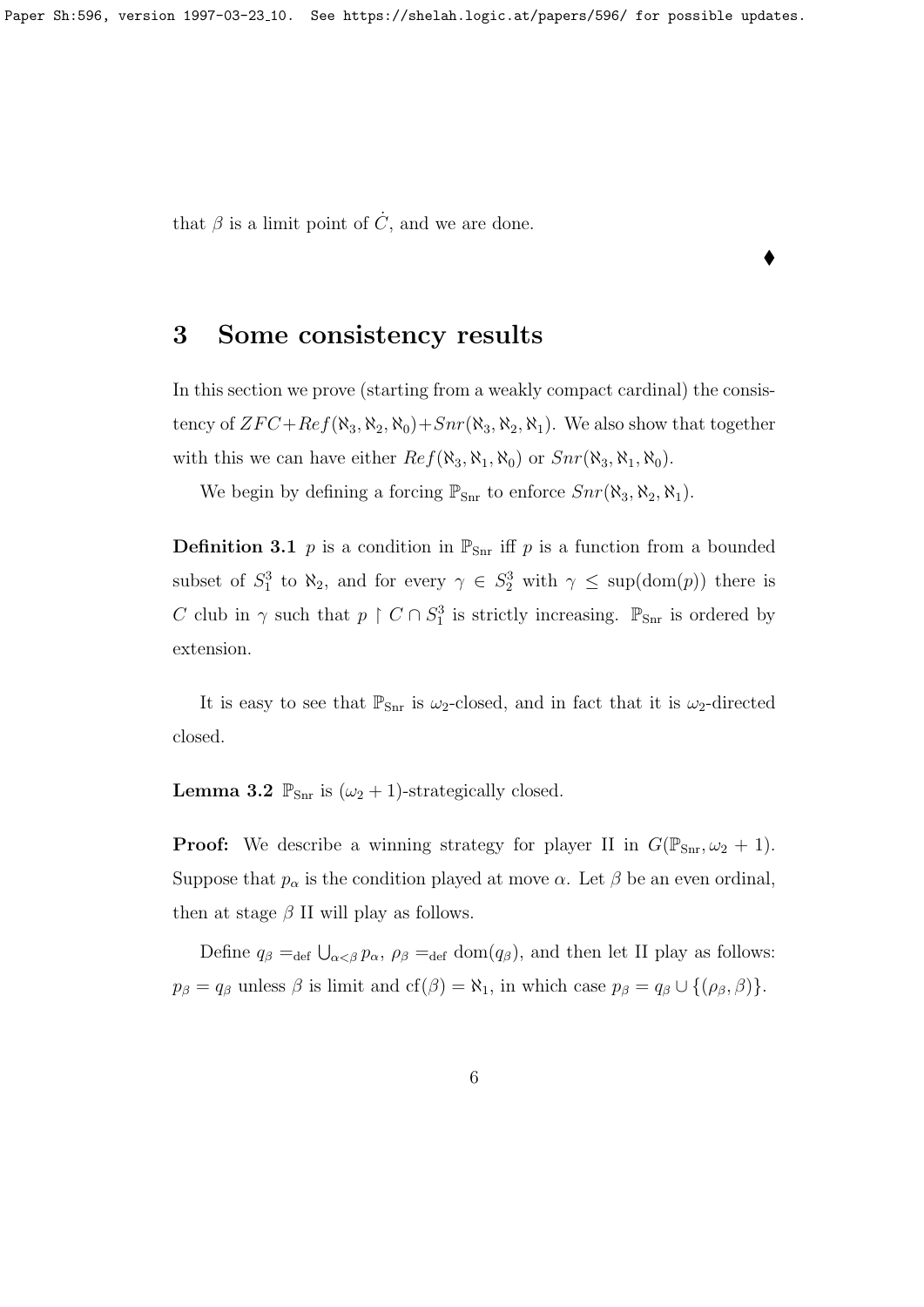Paper Sh:596, version 1997-03-23<sub>-10</sub>. See https://shelah.logic.at/papers/596/ for possible updates.

The strategy succeeds because when play reaches stage  $\omega_2$ ,  $\{\rho_\beta \mid \beta < \omega_2\}$ is a club witnessing that  $p_{\omega_2}$  is a condition.

♦

 $\bullet$ 

This shows that  $\mathbb{P}_{\text{Snr}}$  preserves cardinals and cofinalities up to  $\aleph_3$ , from which it follows that  $V^{\mathbb{P}_{\text{Snr}}} \models Snr(\aleph_3, \aleph_2, \aleph_1)$ . If GCH holds then  $|\mathbb{P}_{\text{Snr}}| = \aleph_3$ , so  $\mathbb{P}_{\text{Snr}}$  has the  $\aleph_4$ -c.c. and all cardinals are preserved.

Now we define in  $V^{\mathbb{P}_{\text{Snr}}}$  a forcing Q. This will enable us to embed  $\mathbb{P}_{\text{Snr}}$ into the Levy collapse  $Coll(\omega_2, \omega_3)$  in a particularly nice way.

**Definition 3.3** In  $V^{\mathbb{P}_{\text{Snr}}}$  let  $F : S_1^3 \longrightarrow \aleph_2$  be the function added by  $\mathbb{P}_{\text{Snr}}$ .  $q \in \mathbb{Q}$  iff q is a closed bounded subset of  $\aleph_3$ , the order type of q is less than  $\aleph_2$ , and  $F$  | lim(q) ∩  $S_1^3$  is strictly increasing.

The aim of  $\mathbb Q$  is to add a club of order type  $\omega_2$  on which F is increasing. It is clear that  $\mathbb Q$  is countably closed and collapses  $\omega_3$ .

**Lemma 3.4** If GCH holds,  $\mathbb{P}_{\text{Snr}} * \dot{\mathbb{Q}}$  is equivalent to  $Coll(\aleph_2, \aleph_3)$ .

**Proof:** Since  $\mathbb{P}_{\text{Snr}} * \hat{\mathbb{Q}}$  has cardinality  $\aleph_3$  and collapses  $\aleph_3$ , it will suffice to show that it has an  $\aleph_2$ -closed dense subset. To see this look at those conditions  $(p, c)$  where  $c \in V$ , and  $\max(c) = \sup(\text{dom}(p))$ . It is easy to see that this set is dense and  $\aleph_2$ -closed.

**Theorem 3.5** Let  $\kappa$  be weakly compact, let GCH hold. Define a two-step iteration by  $\mathbb{P}_0 =_{def} Coll(\omega_2, \langle \kappa \rangle)$  and  $\mathbb{P}_1 =_{def} (\mathbb{P}_{Snr})_{V^{\mathbb{P}_0}}$ . Then  $V^{\mathbb{P}_0 * \mathbb{P}_1} \models$  $Ref(\aleph_3, \aleph_2, \aleph_0) + Snr(\aleph_3, \aleph_2, \aleph_1).$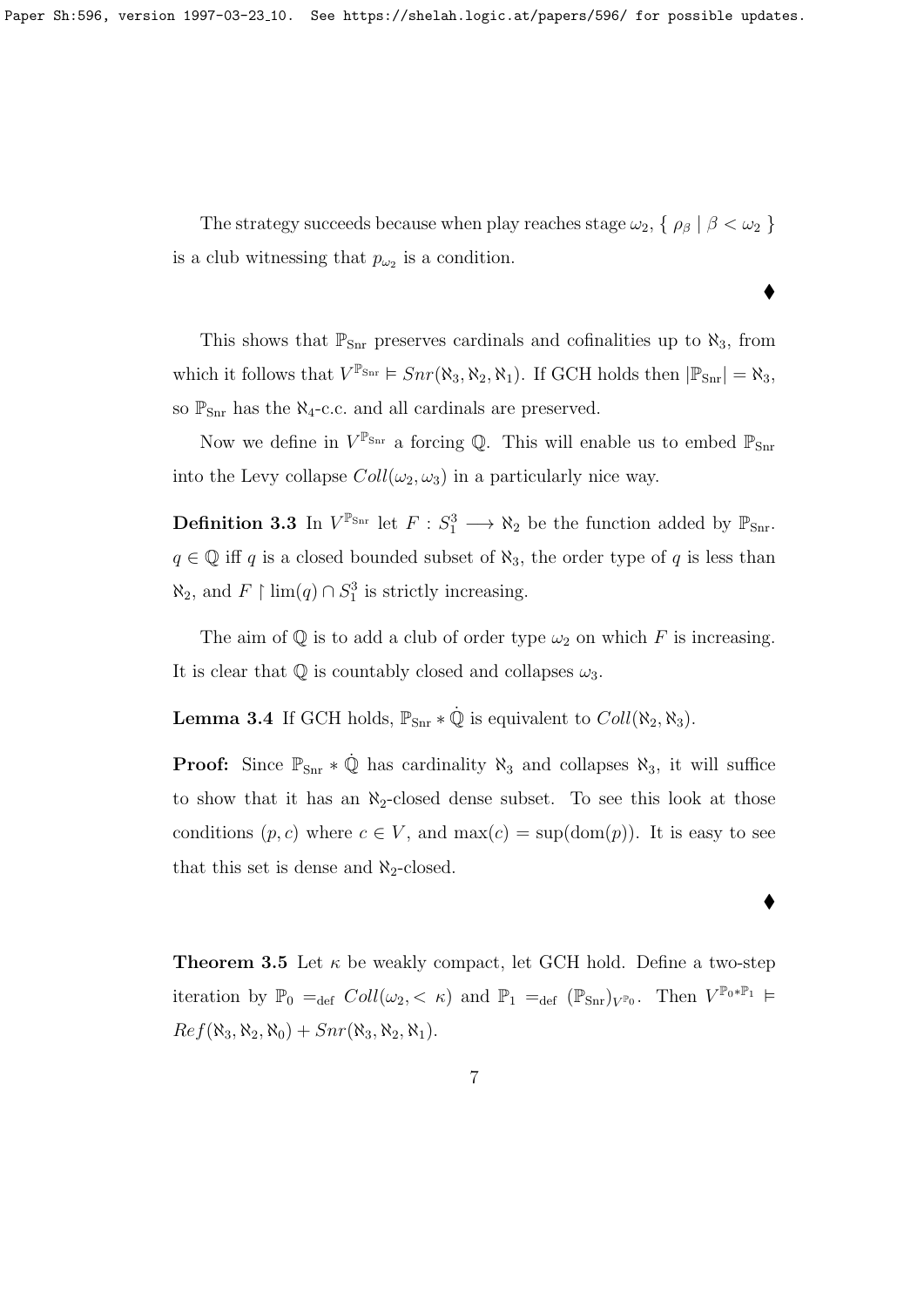**Proof:** We will first give the proof for the case when  $\kappa$  is measurable and then show how to modify it for the case when  $\kappa$  is just weakly compact. Assuming that  $\kappa$  is measurable, let  $j: V \longrightarrow M$  be an elementary embedding into a transitive inner model with critical point  $\kappa$ , where  $\kappa M \subseteq M$ . Notice that by elementarity and the closure of M,  $j(\mathbb{P}_0) = Coll(\omega_2, \langle j(\kappa) \rangle_M = Coll(\omega_2, \langle j(\kappa) \rangle_M)$  $j(\kappa))_V$ .

Let G be  $\mathbb{P}_0$ -generic over V and let H be  $\mathbb{P}_1$ -generic over  $V[G]$ . We already know that  $V[G * H] \models Snr(\aleph_3, \aleph_2, \aleph_1)$ , so let us assume that in  $V[G * H]$  we have S a stationary subset of  $S_0^3$ . To prove that S reflects we will build a generic embedding with domain  $V[G * H]$  extending j. Notice that since  $|\mathbb{P}_0 * \mathbb{P}_1| = \kappa$  we can prove (by looking at canonical names) that  $V[G * H] \models \lceil K(G * H)] \subseteq M[G * H]$ , so in particular we have  $S \in M[G * H]$ .

We start by forcing with  $\mathbb Q$  over  $V[G * H]$  to get a generic object I.  $H * I$ is generic over  $V[G]$  for  $(\mathbb{P} * \mathbb{Q})_{V[G]}$  which is equivalent to  $Coll(\omega_2, \kappa)$ , so we can regard  $G * H * I$  as being generic for  $Coll(\omega_2, \leq \kappa)$ . Now let J be  $Coll(\omega_2, [\kappa, j(\kappa)))$ -generic over  $V[G*H*I]$ , then  $G*H*I*J$  is  $j(\mathbb{P}_0)$ -generic over V (so a fortiori over M) and  $j "G \subseteq G * H * I * J$  so that we can lift to get  $j: V[G] \longrightarrow M[G * H * I * J].$ 

It remains to lift j onto  $V[G*H]$ , for which we need to force a generic K for  $j(\mathbb{P}_1)$  with the property that  $j''H \subseteq K$ . We will get K by constructing a master condition in  $j(\mathbb{P}_0)$  (that is, a condition refining all the conditions in  $j^*H$ ) and forcing below that master condition. A natural candidate for a master condition is  $F =_{def} \bigcup j^{\alpha}H$ , where it is easily seen (since crit $(j) = \kappa$ and  $j \upharpoonright \mathbb{P}_1 = id$  that F is the generic function from  $\kappa$  to  $\aleph_2$  added by H.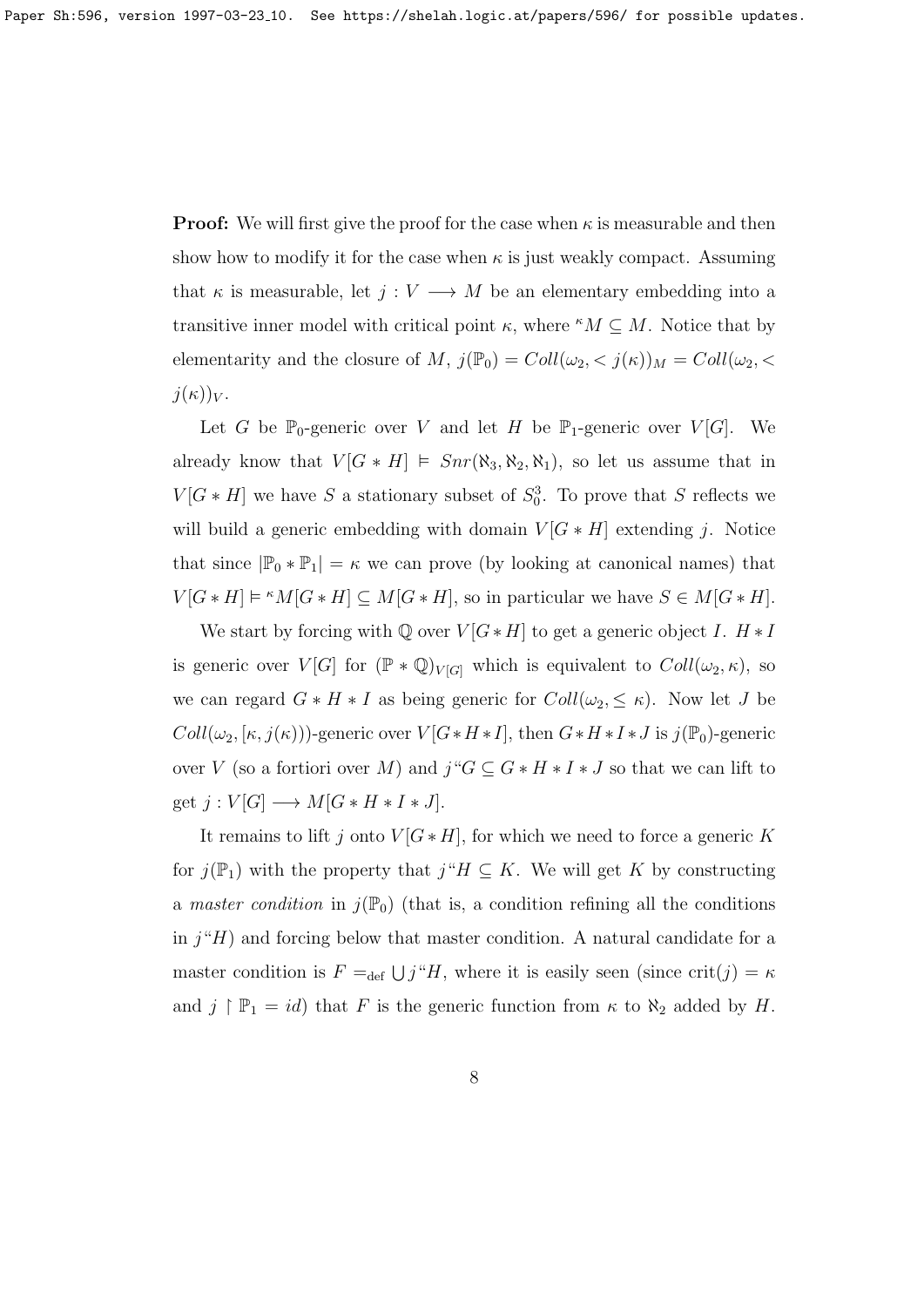The models  $V[G]$  and  $M[G * H * I * J]$  agree in their computations of  $T_{\aleph_1}^{\kappa}$ and  $T_{\aleph_2}^{\kappa}$ , so F is increasing on a club at all the relevant points below  $\kappa$ . Now  $\kappa = (\aleph_3)_{V[G]}$  is an ordinal of cofinality  $\aleph_2$  in  $M[G * H * I * J]$ , but there is no problem here because I has introduced a club in  $\kappa$  on which F is increasing. Hence F is a condition in  $j(\mathbb{P}_1)$  and we can force to get  $K \supseteq j''H$  as desired.

We claim that S is still stationary in  $M[G * H * I * J * K]$ . I is generic for countably closed forcing,  $J$  is generic for  $\aleph_2$ -closed forcing and  $K$  is generic for  $\aleph_2$ -closed forcing so that S (being a set of cofinality  $\omega$  ordinals) remains stationary. Now we argue as usual that since  $j(S) \cap \kappa = S$  and  $cf(\kappa) = \omega_2$  in  $M[G*H*J*K]$ , there must exist  $\alpha < \kappa$  in  $V[G*H]$  such that  $cf(\alpha) = \omega_2$ and  $S \cap \alpha$  is stationary in  $\alpha$ .

We promised at the start of this proof that we would show how to weaken the assumptions on  $\kappa$  from measurability to weak compactness. We will actually sketch two arguments, based on two well-known characterisations of weak compactness. See Hauser's paper [6] for detailed accounts of some similar arguments.

- 1.  $\kappa$  is weakly compact iff for every  $A \subseteq V_{\kappa}$  and every  $\Pi_1^1$  formula  $\phi$ ,  $V_{\kappa} \models \phi(A) \Longrightarrow \exists \alpha \; V_{\alpha} \models \phi(A \cap V_{\alpha}).$
- 2.  $\kappa$  is weakly compact iff  $\kappa$  is strongly inaccessible and for every transitive M such that  $|M| = \kappa$ ,  $\kappa M \subseteq M$  and M models enough set theory there is a transitive set N and an elementary embedding  $j : M \longrightarrow N$ with  $\text{crit}(j) = \kappa$ .

Argument 1:  $\mathbb{P}_0 * \mathbb{P}_1 \subseteq V_\kappa$ , and so if  $\dot{S}$  is a name for a stationary subset of  $\kappa$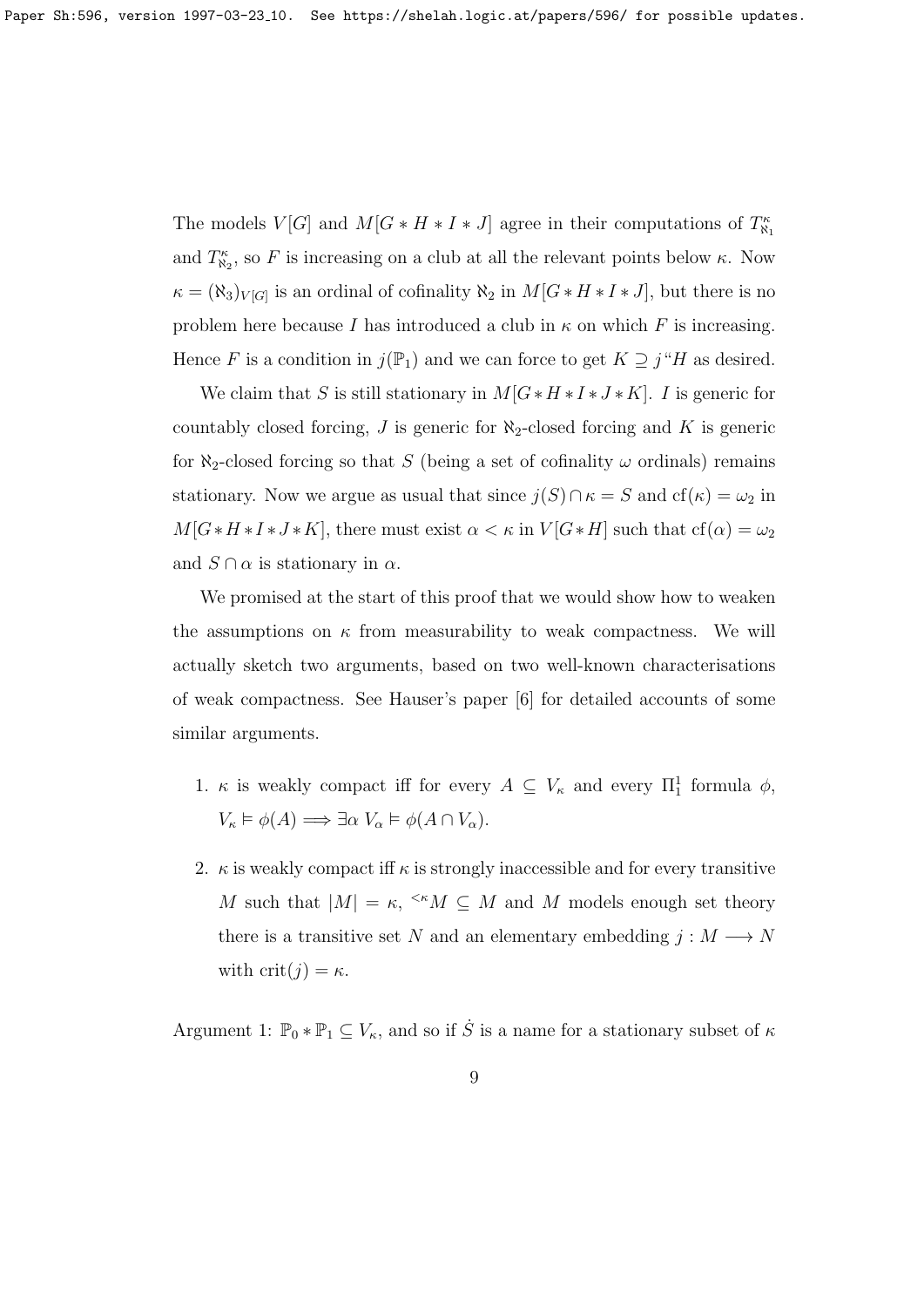we can represent it by  $S^* = \{ (p, \alpha) \mid p \Vdash \hat{\alpha} \in \dot{S} \} \subseteq V_{\kappa}$ . The fact that S is forced to be stationary can be written as a  $\Pi_1^1$  sentence (the universal secondorder quantification is over names for clubs). Using the first characterisation given above we can find inaccessible  $\alpha < \kappa$  such that  $S^* \cap V_\alpha$  is a  $Coll(\omega_2, \leq)$  $\alpha$ ) \* ( $\mathbb{P}_{Snr}$ )<sub>V</sub> $_{Coll(\omega_2, <\alpha)}$  name for a stationary set.

Now the argument is just like the one from a measurable, only with α playing the role of  $κ$  and  $κ$  replacing  $j(κ)$ . We see that S has an initial segment  $S \cap \alpha$  which is stationary in a certain intermediate generic extension, and just need to check that  $S \cap \alpha$  remains stationary and that  $\alpha$  becomes a point of cofinality  $\aleph_2$ . This is routine.

Argument 2: Given a name S for a stationary subset of  $S_0^3$ , build S and  $\mathbb{P}_0 * \mathbb{P}_1$  into an appropriate model M of size κ. Get j as in the second characterisation as above. Repeat (mutatis mutandis) the argument from a measurable.

 $\blacklozenge$ 

Having proved Theorem 3.5, it is natural to ask whether there is any connection between reflection to points of cofinality  $\omega_2$  and reflection to points of cofinality  $\omega_1$ . The following results provide a partial (negative) answer.

Theorem 3.6  $Con(Ref(\aleph_3, \aleph_2, \aleph_0) + Snr(\aleph_3, \aleph_2, \aleph_1) + Snr(\aleph_3, \aleph_1, \aleph_0))$  follows from the consistency of a measurable cardinal.

**Proof:** Let  $\kappa$  be measurable. Without loss of generality GCH holds (as we can move to the inner model  $L[\mu]$ . We will sketch a proof that we can force to get  $Snr(\kappa, \aleph_1, \aleph_0)$  without destroying the measurability of  $\kappa$ . A more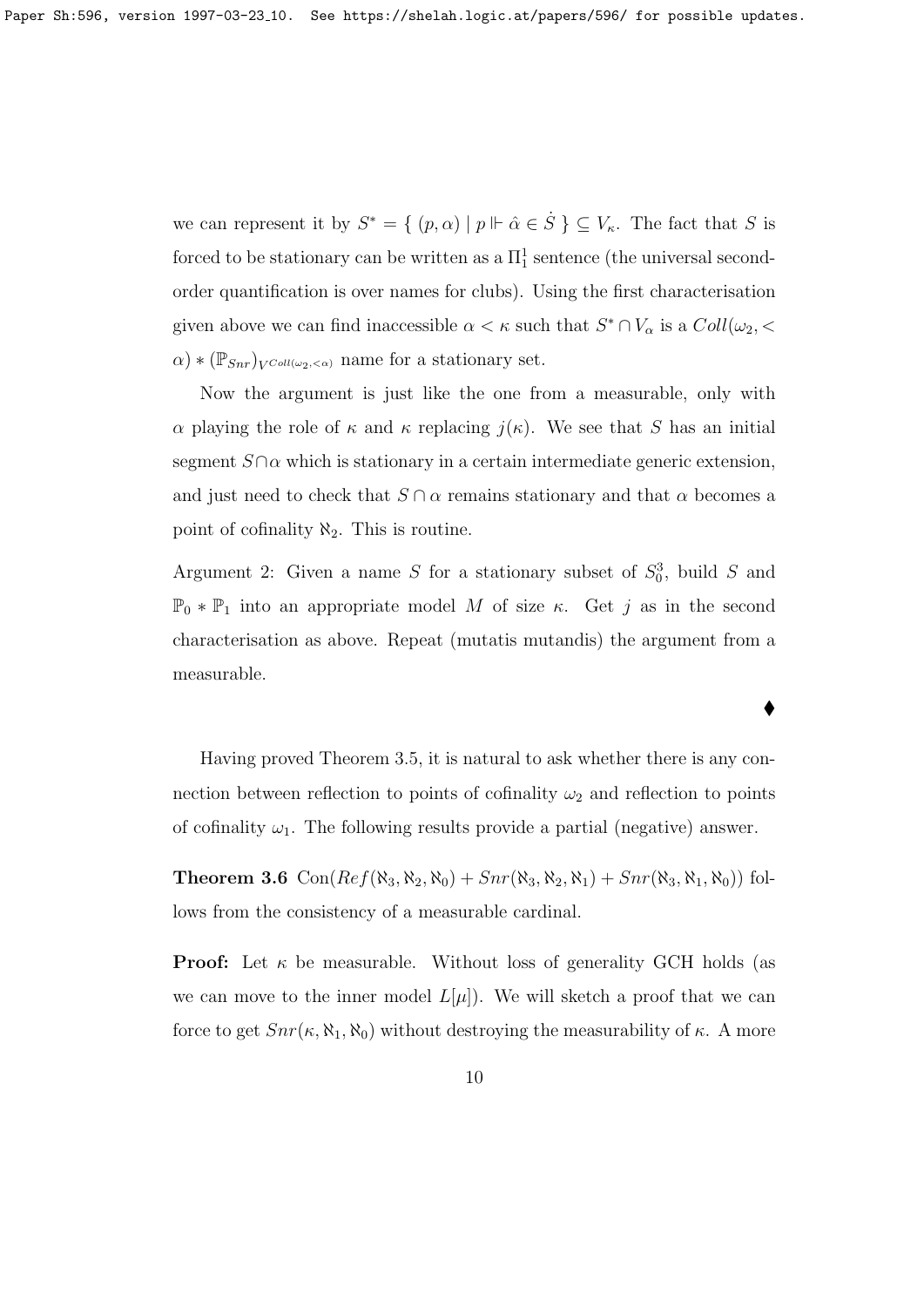detailed argument for a very similar result is given in [3] (alternatively one can argue that because  $\Box$  holds in  $L[\mu]$ ,  $Snr(\kappa, \aleph_1, \aleph_0)$  is already true in that model). Let  $j: V \longrightarrow M$  be the ultrapower map associated with some normal measure  $U$  on  $M$ .

We will do a reverse Easton iteration of length  $\kappa + 2$ , forcing at every regular cardinal  $\alpha \leq \kappa^+$  with  $\mathbb{Q}_{\alpha}$ , where  $\mathbb{Q}_{\alpha}$  is the natural forcing to add a witness to  $Snr(\alpha, \aleph_1, \aleph_0)$  by initial segments. An easy induction shows that  $\mathbb{Q}_{\alpha}$  is  $\alpha$ -strategically closed, the point being that the witnesses added below  $\alpha$  can be used to produce strategies in the game played on  $\mathbb{Q}_{\alpha}$ . The argument is exactly parallel to the proof of Lemma 6 in [3].

Let us break up the generic as  $G * g * h$ , where G is  $\mathbb{P}_{\kappa}$ -generic, g is  $\mathbb{Q}_{\kappa}$ -generic and h is  $\mathbb{Q}_{\kappa}$ +-generic. The key point is that  $j(\mathbb{P}_{\kappa})/G * g * h$ is  $\kappa^+$ -strategically closed in  $V[G * g * h]$ , so that by GCH we can build  $H \in V[G * g * h]$  which is  $j(\mathbb{P}_{\kappa})/G * g * h$ -generic over  $M[G * g * h]$ . Since  $j "G \subseteq G * g * h * H$ , we can lift j to get  $j : V[G] \longrightarrow M[G * g * h * H]$ . It is easy to see that  $\bigcup j$ " $g(=\bigcup g)$  will serve as a master condition, so using GCH again we may find  $g^+ \in V[G * g * h]$  such that  $j``g \subseteq g^+$  and  $g^+$  is  $j(\mathbb{P}_{\kappa})$ -generic over  $M[G * g * h * H]$ . Finally we claim that  $j "h$  generates a  $j(\mathbb{P}_{\kappa^+})$ -generic filter over  $M[G * g * h * H * g^+]$ , because  $\mathbb{P}_{\kappa^+}$  is distributive enough and  $M[G * g * h * H * g^+] = \{ j(F)(\kappa) | \text{dom}(F) = \kappa, F \in V[G * g] \}.$ Hence in  $V[G * g * h]$  we can lift j onto  $V[G * g * h]$ , so the measurability of  $\kappa$  is preserved.

Now we just repeat the construction (from a measurable) of Theorem 3.5, and claim that in the final model  $Snr(\aleph_3, \aleph_1, \aleph_0)$  holds. The point is that if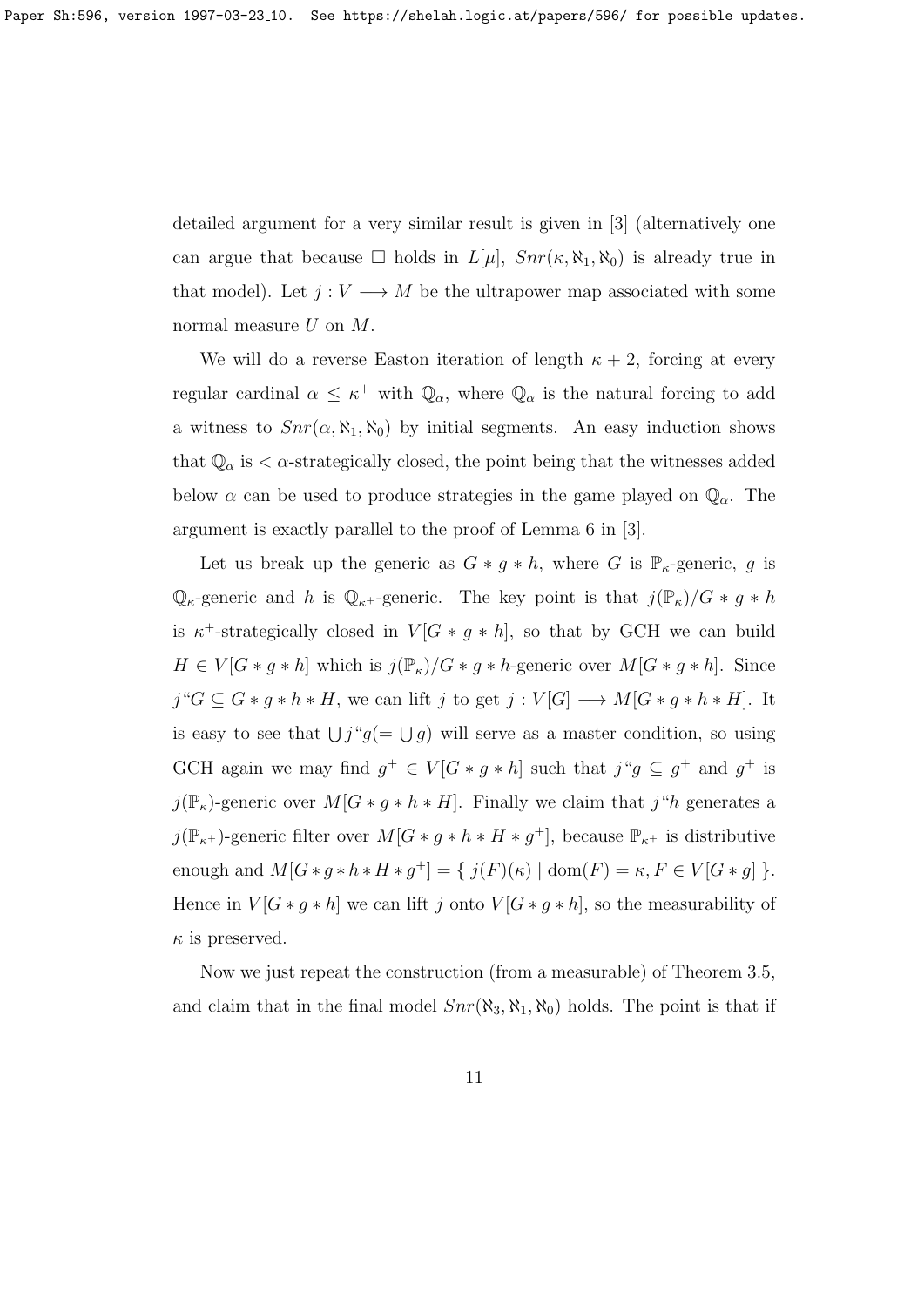$F: T^{\kappa}_{\aleph_0} \longrightarrow \omega_1$  witnesses the truth of  $Snr(\kappa, \aleph_1, \aleph_0)$ , then in the final model F witnesses  $Snr(\aleph_3, \aleph_1, \aleph_0)$  because the forcing from Theorem 1 does not change  $T_{\aleph_0}^{\kappa}$  or  $T_{\aleph_1}^{\kappa}$ .

 $\blacklozenge$ 

We can also go to the opposite extreme.

**Theorem 3.7** Let  $\kappa$  be  $\lambda$ -supercompact, where  $\lambda > \kappa$  and  $\lambda$  is measurable. Let GCH hold. Then  $Ref(\aleph_3, \aleph_2, \aleph_0) + Snr(\aleph_3, \aleph_2, \aleph_1) + Ref(\aleph_3, \aleph_1, \aleph_0)$  holds in some forcing extension.

**Proof:** We will start by forcing with  $\mathbb{P} = \text{def } Coll(\omega_1, \langle \kappa \rangle)$ , after which  $\kappa$  is  $\omega_2$  and  $\lambda$  is still measurable. Then we will do the construction of Theorem 3.5, that is we force with  $(Coll(\kappa,<\lambda) * \mathbb{P}_{\text{Snr}})_{V^{\mathbb{P}}}$ . Let  $\mathbb{P}_{0} = Coll(\kappa,<\lambda)_{V^{\mathbb{P}}}$ and  $\mathbb{P}_1 = (\mathbb{P}_{Snr})_{V^{\mathbb{P} * \mathbb{P}_0}}$ .

We need to check that  $Ref(\aleph_3, \aleph_1, \aleph_0)$  holds in the final model. To see this fix  $j: V \longrightarrow M$  such that  $\text{crit}(j) = \kappa$ ,  $j(\kappa) > \lambda$  and  $\lambda M \subseteq M$ . Let G, H and I be the generics for  $\mathbb{P}, \mathbb{P}_0$  and  $\mathbb{P}_1$  respectively.

Since  $\mathbb{P}_0 * \mathbb{P}_1$  is countably closed and has size  $\lambda$ , we may find an embedding  $i : \mathbb{P} * \mathbb{P}_0 * \mathbb{P}_1 \longrightarrow j(\mathbb{P})$  such that  $i \upharpoonright \mathbb{P} = id$  and  $j(\mathbb{P})/i \cdot \cdot \cdot (\mathbb{P} * \mathbb{P}_0 * \mathbb{P}_1)$  is countably closed. Let J be  $j(\mathbb{P})/i$ "( $\mathbb{P} * \mathbb{P}_0 * \mathbb{P}_1$ )-generic, then we can lift j in the usual way to get  $j: V[G] \longrightarrow M[G * H * I * J]$ . Since  $\mathbb{P}_0 * \mathbb{P}_1$  is a  $\kappa$ -directed-closed forcing notion of size  $\lambda$ , we may find a lower bound for  $j''(H * I)$  in  $j(\mathbb{P}_0 * \mathbb{P}_1)$ and use it as a master condition, forcing K such that  $j''(H * I) \subseteq K$  and lifting j to j :  $V[G * H * I] \longrightarrow M[G * H * I * J * K].$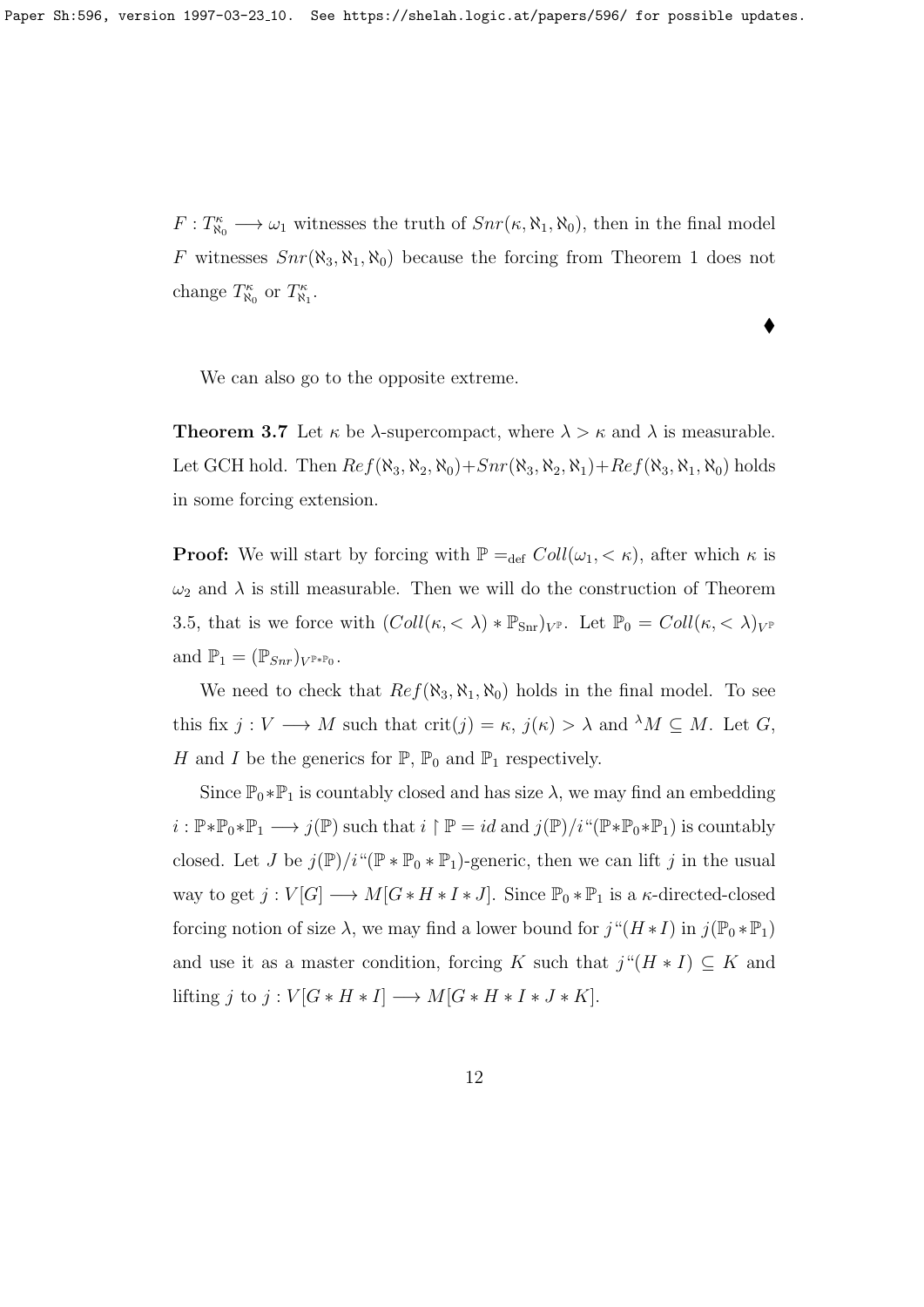Now suppose that in  $V[G * H * I]$  we have  $T \subseteq S_0^3$  a stationary set. If  $\mu = \bigcup_j \mathcal{A}$  then we may argue as usual that  $T \in M[G * H * I]$  and that  $M[G*H*I] \models j(T) \cap \mu$  is stationary in  $\mu$ . Since  $J*K$  is generic for countably closed forcing and  $j(T) \cap \mu \subseteq T_{\aleph}^{\mu}$  $\mathcal{C}_{\aleph_0}^{\mu}$  this will still be true in  $M[G*H*I*J*K],$ and since  $cf(\mu) = \aleph_1$  in this last model we have by elementarity that T reflects to some point in  $S_1^3$ .

 $\blacklozenge$ 

## 4 Some ZFC results

In the light of the results from the last section it is natural to ask about the consistency of  $Ref(\aleph_3, \aleph_2, \aleph_1) + Snr(\aleph_3, \aleph_2, \aleph_0)$ . The first author showed by a rather indirect proof that this is impossible, and the second author observed that there is a simple reason for this.

**Theorem 4.1** If  $Snr(\mu, \lambda, \kappa)$  and  $\kappa < \kappa^* = \text{cf}(\kappa^*) < \lambda$  then  $Snr(\mu, \lambda, \kappa^*)$ .

**Proof:** Let  $F: T_{\kappa}^{\mu} \longrightarrow \lambda$  witness  $Snr(\mu, \lambda, \kappa)$ . Define  $F^*: T_{\kappa^*}^{\mu} \longrightarrow \lambda$  by

$$
F^* : \sigma \longmapsto \min \{ \bigcup_{\alpha \in C \cap T_{\kappa}^{\mu}} F(\alpha) \mid C \text{ club in } \sigma \}.
$$

We claim that  $F^*$  witnesses  $Snr(\mu, \lambda, \kappa^*)$ . To see this, let  $\delta \in T_{\lambda}^{\mu}$  $\chi^{\mu}$  and fix D club in  $\delta$  such that  $F \restriction D \cap T^{\mu}_{\kappa}$  is strictly increasing. Let  $\sigma \in \lim(D) \cap T^{\mu}_{\kappa^*}$ , and observe that  $F^*(\sigma) = \bigcup_{\alpha \in D \cap T_\kappa^\mu} F(\alpha)$ , because for any club C in  $\sigma$  we have

$$
\bigcup_{\alpha \in C \cap T_{\kappa}^{\mu}} F(\alpha) \geq \bigcup_{\alpha \in C \cap D \cap T_{\kappa}^{\mu}} F(\alpha) = \bigcup_{\alpha \in D \cap T_{\kappa}^{\mu}} F(\alpha).
$$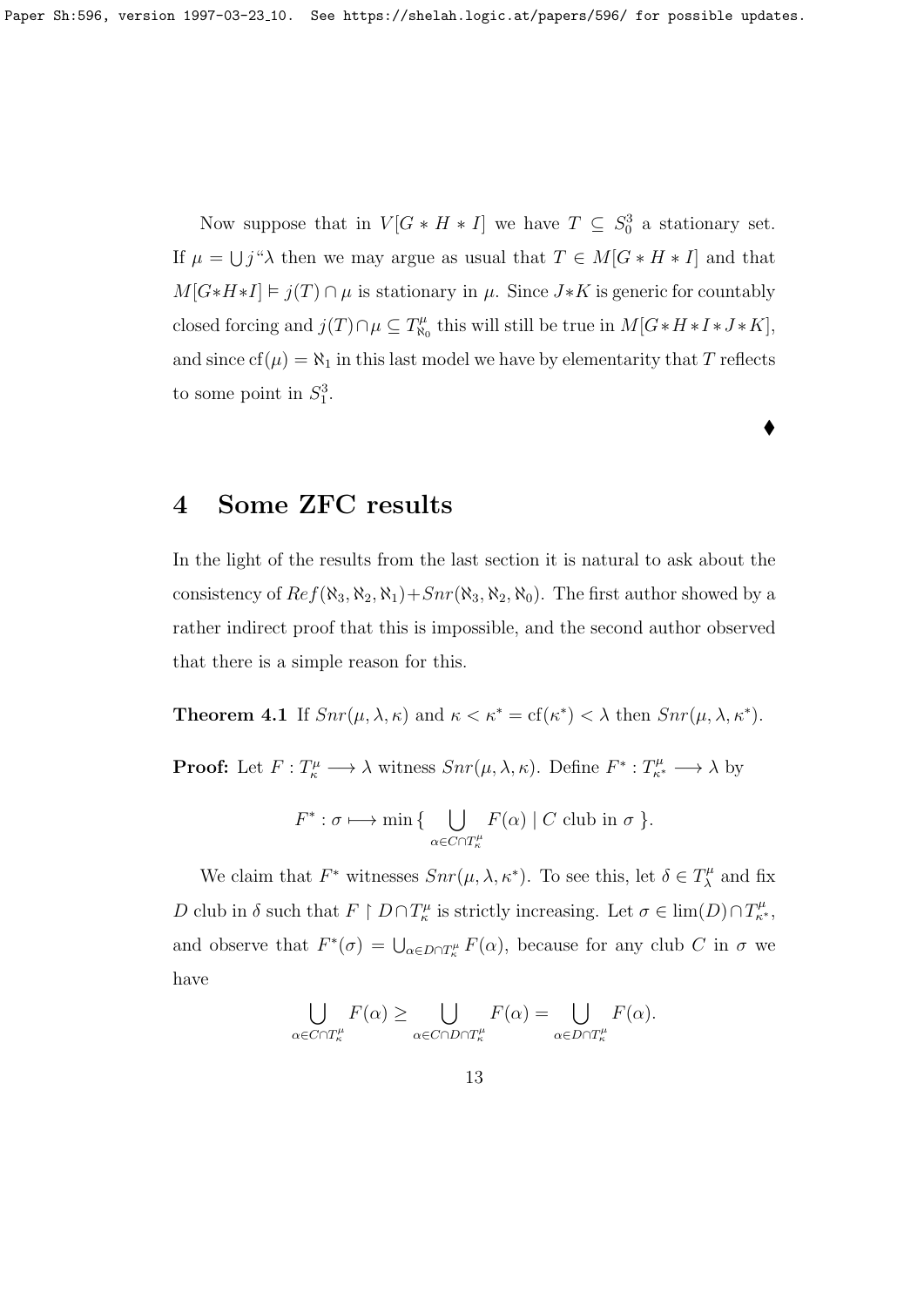It follows that  $F^*$  |  $\lim(D) \cap T_{\kappa^*}^{\mu}$  is strictly increasing, because if  $\sigma_0, \sigma_1 \in$  $\lim(D) \cap T^{\mu}_{\kappa^*}$  with  $\sigma_0 < \sigma_1$  and  $\beta$  is any point in  $\lim(D) \cap T^{\mu}_{\kappa} \cap (\sigma_0, \sigma_1)$  then  $F^*(\sigma_0) \leq F(\beta) < F^*(\sigma_1).$ 

 $\blacklozenge$ 

We also take the opportunity to record some other easy remarks, which put limits on the extent of the independence between different forms of reflection.

**Theorem 4.2** Let  $\kappa < \lambda < \mu < \nu$  be regular. Then

- 1.  $Ref(\nu, \mu, \lambda) + Ref(\nu, \lambda, \kappa) \Longrightarrow Ref(\nu, \mu, \kappa).$
- 2.  $Re f(\nu, \mu, \kappa) + Re f(\mu, \lambda, \kappa) \Longrightarrow Re f(\nu, \lambda, \kappa).$

**Proof:** For the first claim: let  $S \subseteq T_{\kappa}^{\nu}$  be stationary, and let us define  $T = \{ \alpha \in T_{\lambda}^{\nu} \mid S \cap \alpha \text{ is stationary } \}.$  We claim that T is stationary in  $\nu$ . To see this suppose C is club in  $\nu$  and disjoint from T, and consider  $C \cap S$ ; this set must reflect at some  $\gamma \in T_{\lambda}^{\nu}$ , but then on the one hand  $S \cap \gamma$  is stationary (so  $\gamma$  is in T) while on the other hand C is unbounded in  $\gamma$  (so  $\gamma \in C$ ), contradicting the assumption that C and T are disjoint.

Now let  $\delta \in T^{\nu}_{\mu}$  be such that  $T \cap \delta$  is stationary in  $\delta$ . We claim that S reflects at  $\delta$ . For if D is club in  $\delta$  then there is  $\gamma \in T \cap \lim(D)$  by the stationarity of  $T \cap \delta$ , and now since  $D \cap \gamma$  is club in  $\gamma$  and  $S \cap \gamma$  is stationary in  $\gamma$  there is  $\beta \in D \cap S$ . This proves the first claim.

For the second claim:  $S \subseteq T_{\kappa}^{\nu}$  be stationary, and let  $\delta \in T_{\mu}^{\nu}$  be such that  $S \cap \delta$  is stationary in  $\delta$ . Let  $f : \mu \longrightarrow \delta$  be continuous increasing and cofinal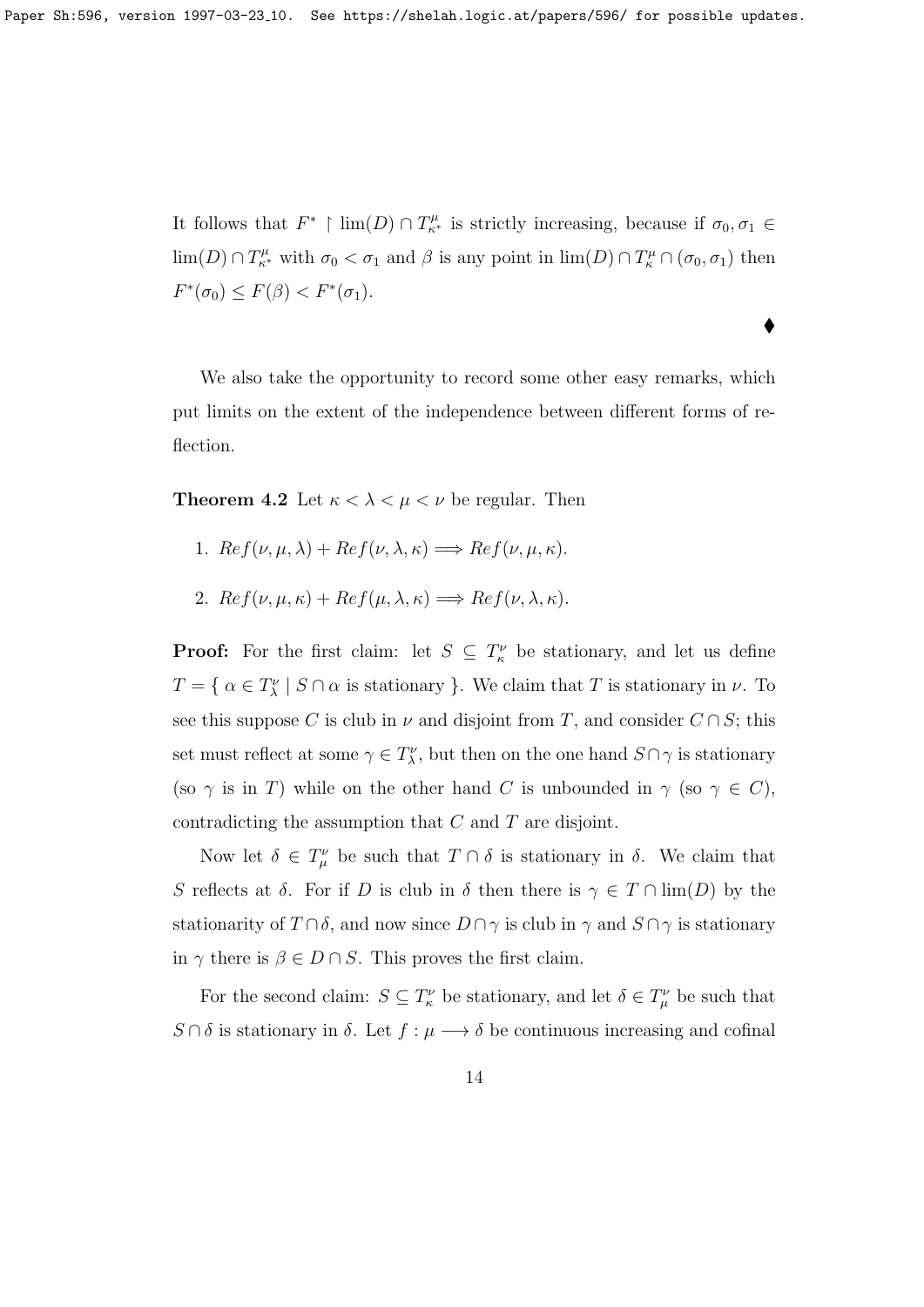in  $\delta$ , and let  $S^* = {\alpha < \mu | f(\alpha) \in S}$ . Then  $S^*$  is stationary in  $\mu$ , and we can find  $\beta \in T_{\lambda}^{\mu}$  $S^* \cap \beta$  is stationary in  $\beta$ . Now  $f(\beta) \in T^{\nu}_\lambda$  and  $S \cap f(\beta)$  is stationary in  $f(\beta)$ . This proves the second claim.

 $\blacklozenge$ 

#### 5 More consistency results

From the results in the previous section we saw in particular that we cannot have  $Ref(\aleph_3, \aleph_2, \aleph_1) + Snr(\aleph_3, \aleph_2, \aleph_0)$ . In this section we will see that  $Ref(\aleph_3, \aleph_2, \aleph_1) + Dnr(\aleph_3, \aleph_2, \aleph_0)$  is consistent.

We will need some technical definitions and facts before we can start the main proof.

**Definition 5.1** Let S be a stationary subset of  $\aleph_3$ . We define notions of forcing  $\mathbb{P}(S)$ ,  $\mathbb{Q}(S)$  and  $\mathbb{R}(S)$ .

- 1. c is a condition in  $\mathbb{P}(S)$  iff c is a closed bounded subset of  $\aleph_3$  such that  $c \cap S = \emptyset$ .
- 2. d is a condition in  $\mathbb{Q}(S)$  iff d is a function with dom $(d) < \aleph_3$ , d :  $dom(d) \longrightarrow 2, d(\gamma) = 1 \Longrightarrow \gamma \in S$ , and for all  $\alpha \leq dom(d)$  if  $cf(\alpha) > \omega$ then there is  $C \subseteq \alpha$  closed unbounded in  $\alpha$  such that  $\gamma \in C \Longrightarrow d(\gamma) =$ 0.
- 3. e is a condition in  $\mathbb{R}(S)$  iff e is a closed bounded subset of  $\aleph_3$  such that for every point  $\alpha \in \text{lim}(e)$  with  $cf(\alpha) > \omega$  the set  $S \cap \alpha$  is non-stationary in  $\alpha$ .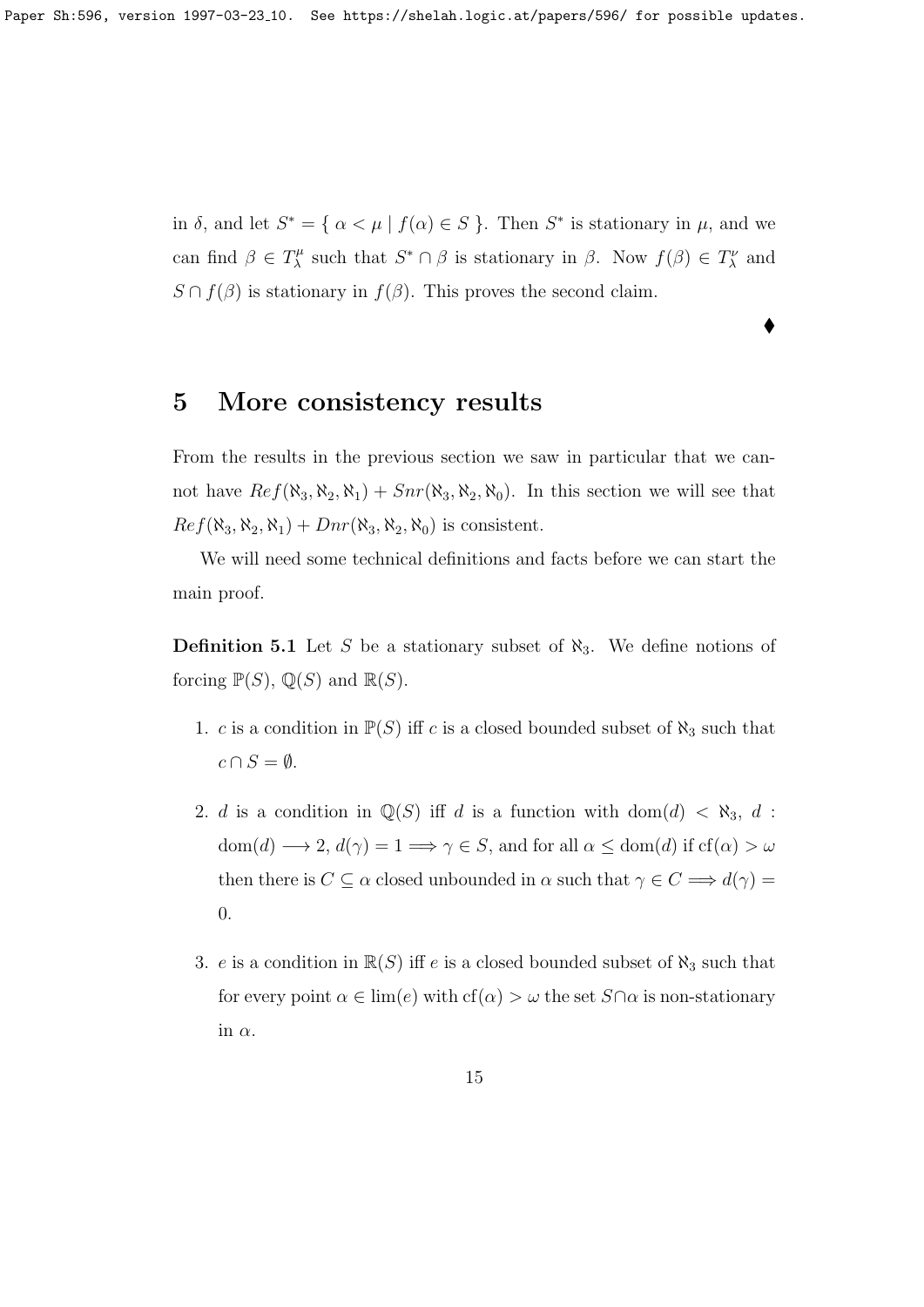In each case the conditions are ordered by end-extension.

The aims of these various forcings are respectively to kill the stationarity of S  $(\mathbb{P}(S))$ , to add a non-reflecting stationary subset of S  $(\mathbb{Q}(S))$ , and to make S non-reflecting on a closed unbounded set of points  $(\mathbb{R}(S))$ . Notice that for some choices of S the definitions of  $\mathbb{P}(S)$  and  $\mathbb{R}(S)$  may not behave very well, for example if  $S = \omega_3$  then  $\mathbb{P}(S)$  is empty and  $\mathbb{R}(S)$  only contains conditions of countable order type. Notice also that  $\mathbb{Q}(S)$  and  $\mathbb{R}(S)$  are countably closed.

**Lemma 5.2** Let GCH hold. Let  $S \subseteq S_0^3$  and suppose that there is a club C of  $\omega_3$  such that  $S \cap \alpha$  is non-stationary for all  $\alpha \in C$  with  $cf(\alpha) > \omega$ . Let T be a stationary subset of  $S_1^3$ . Then  $\mathbb{P}(S)$  adds no  $\omega_2$ -sequences of ordinals, and also preserves the stationarity of T.

**Proof:** First we prove that  $\mathbb{P}(S)$  is  $\omega_2$ -distributive. Let  $\langle D_\alpha : \alpha < \omega_2 \rangle$  be a sequence of dense sets in  $\mathbb{P}(S)$ , and let  $c \in \mathbb{P}(S)$  be a condition. Fix some large regular cardinal  $\theta$  and let  $c, C, \vec{D}, S \in X \prec H_{\theta}$  where  $|X| = \omega_2$ ,  $\omega_1 X \subseteq X$ . Let  $\gamma$  be the ordinal  $X \cap \omega_3$ , then  $cf(\gamma) = \omega_2$  by the closure of X. By elementarity it follows that C is unbounded in  $\gamma$ , so that  $\gamma \in C$  and  $S \cap \gamma$  is non-stationary.

Fix  $B \subseteq \gamma$  closed unbounded in  $\gamma$  such that  $B \cap S = \emptyset$  and B has order type  $\omega_2$ . Now we build a chain of conditions  $c_{\alpha} \in \mathbb{P}(S) \cap X$  for  $\alpha < \omega_2$  such that  $c_0 \leq c$ ,  $c_{2\beta+1} \in D_\beta$  and  $\max(c_{2\beta}) \in B$ ; we can continue at each limit stage because  $B$  is disjoint from  $S$  and  $X$  is sufficiently closed. Finally we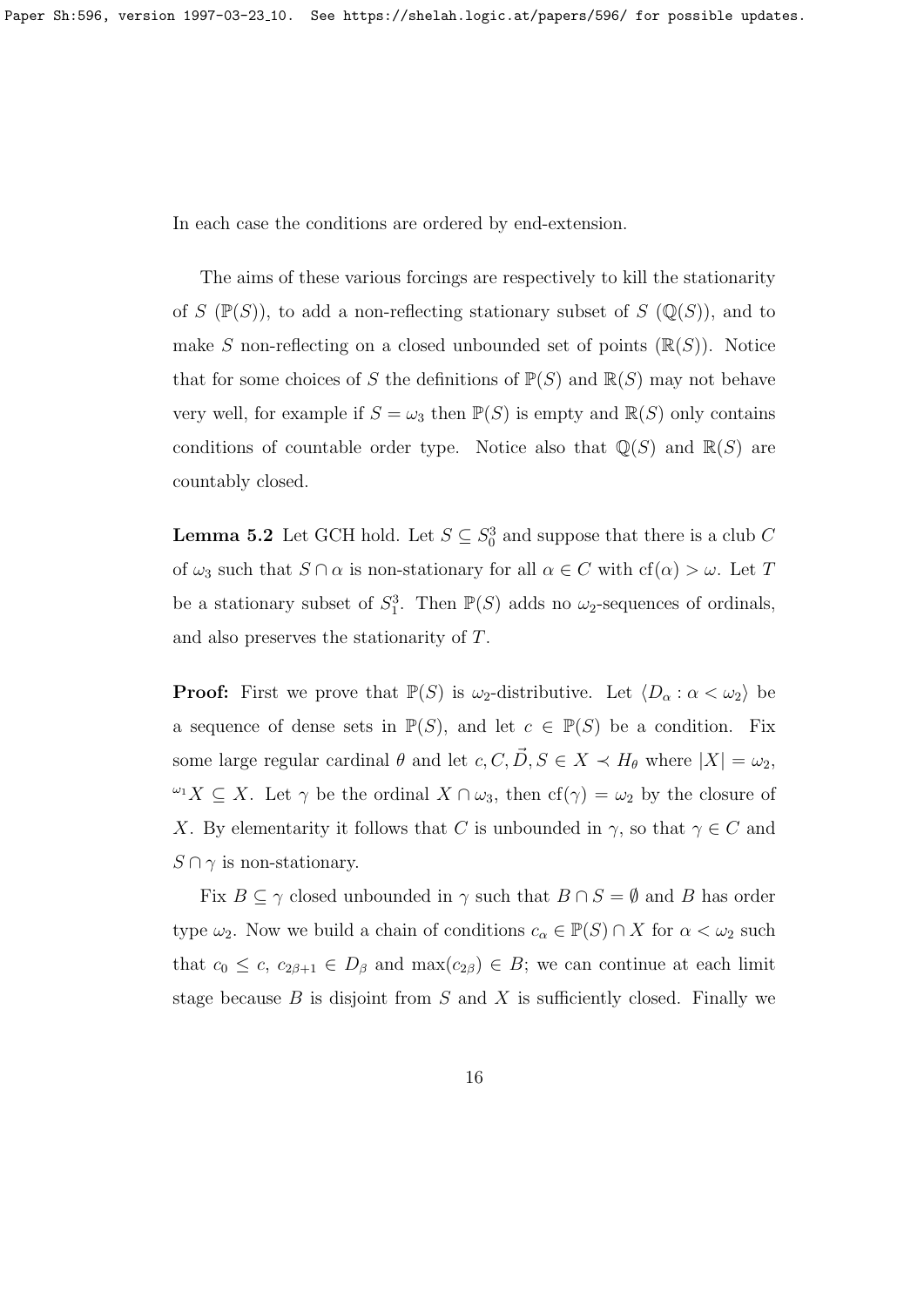let  $d =_{def} \bigcup_{\alpha < \omega_2} c_\alpha \cup \{\gamma\}$ , then  $d \leq c$  and  $d \in D_\beta$  for all  $\beta < \omega_2$ . This shows that  $\mathbb{P}(S)$  is  $\omega_2$ -distributive.

The argument for the preservation of stationarity is similar. Let  $E$  be a  $\mathbb{P}(S)$ -name for a closed unbounded subset of  $\omega_3$  and let  $c \in \mathbb{P}(S)$  be a condition. This time build X such that  $c, C, \dot{E}, S \in X \prec H_{\theta}$  where  $|X| = \omega_1$ ,  $\omega X \subseteq X$  and  $\delta =_{def}$  sup(X ∩ ω<sub>3</sub>) ∈ T. Again  $\delta \in C$ , so S ∩  $\delta$  is nonstationary. Choose  $B \subseteq \delta$  closed unbounded of order type  $\omega_1$  with  $B \cap S = \emptyset$  and build a chain of conditions  $c_{\alpha} \in \mathbb{P}(S) \cap X$  such that  $c_0 \leq c$ ,  $\max(c_{2\beta}) \in B$  and  $c_{2\beta+1}$ forces that  $\dot{E} \cap (\max(c_{2\beta}), \max(c_{2\beta+1})) \neq \emptyset$ . Finally if  $d =_{def} \bigcup_{\alpha < \omega_1} c_{\alpha} \cup \{\delta\}$ then  $d \leq c$  and  $d \Vdash \hat{\delta} \in \hat{T} \cap \dot{E}$ .

Now we describe a certain kind of forcing iteration. It will transpire that all iterations of this type are  $\omega_4$ -c.c. and  $(\omega_2 + 1)$ -strategically closed, so that in particular all cardinalities and cofinalities are preserved.

**Definition 5.3** Fix  $F : \omega_4 \times \omega_3 \longrightarrow \omega_4$  such that for all  $\beta < \omega_4$  the map  $i \longmapsto F(\beta, i)$  is a surjection from  $\omega_3$  onto  $\beta$ .

 $\mathbb{P}_{\beta}$  is a *nice iteration* iff

- 1.  $\beta \leq \omega_4$ .
- 2.  $\mathbb{P}_{\beta}$  is an iteration of length  $\beta$  with  $\leq \omega_2$ -supports.
- 3.  $\mathbb{Q}_0 = \{0\}.$
- 4.  $\mathbb{Q}_{2\gamma+1}$  is  $\mathbb{Q}(\dot{S}_{\gamma})_{V^{P_{2\gamma+1}}}$  where  $\dot{S}_{\gamma}$  is some  $\mathbb{P}_{2\gamma+1}$ -name for a stationary subset of  $S_0^3$ . Let  $S_\gamma^*$  be the non-reflecting stationary subset of  $S_\gamma$

 $\bullet$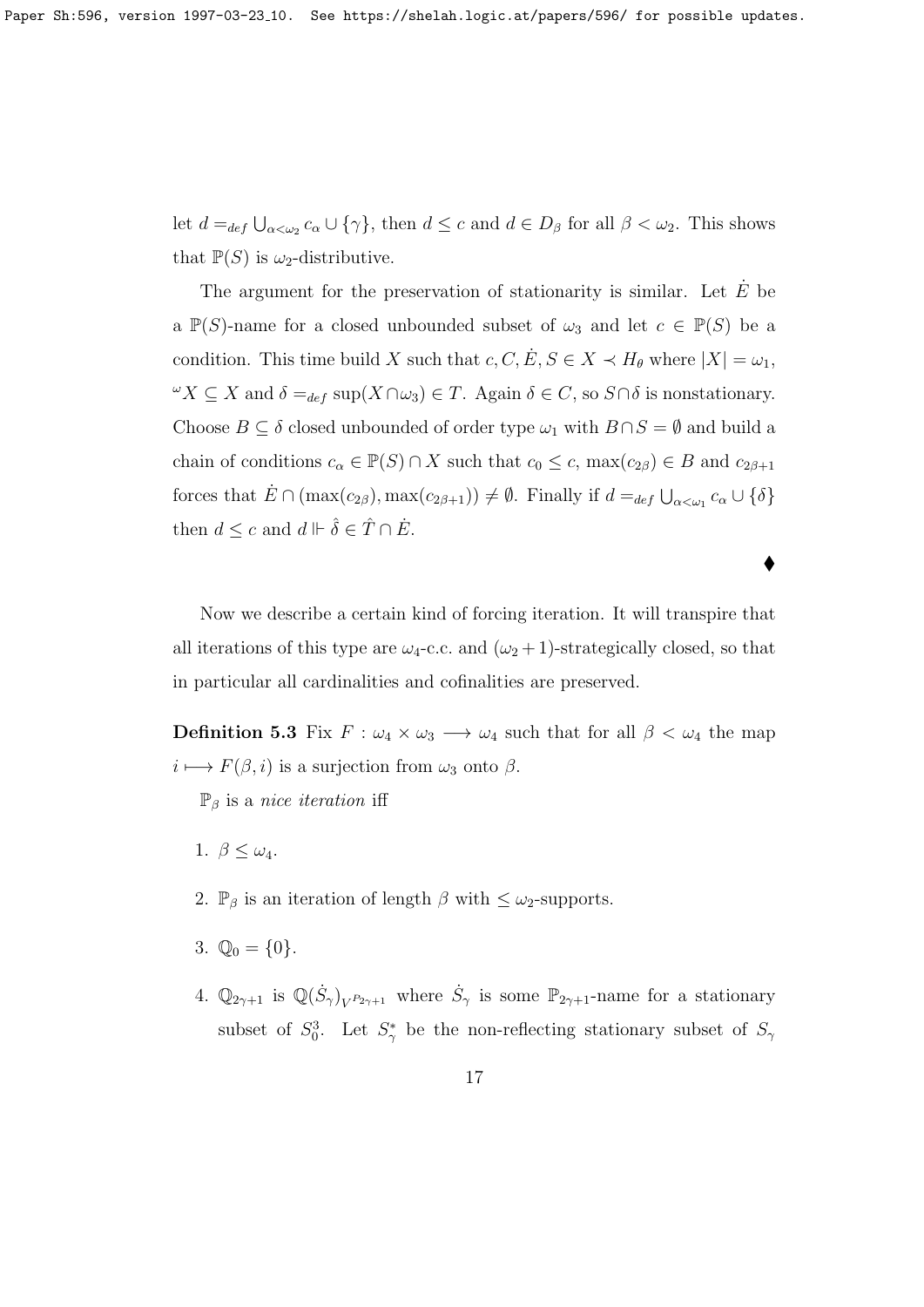which is added by  $\mathbb{Q}_{2\gamma+1}$ .

5.  $\mathbb{Q}_{2\gamma}$  is  $\mathbb{R}(\dot{R}_{\gamma})$  where  $R_{\gamma}$  is the diagonal union of  $\langle S^*_{F(\gamma,i)} : i < \omega_3 \rangle$ . That is  $R_{\gamma} = \{ \delta \in S_0^3 \mid \exists i < \delta \delta \in S_{F(\gamma,i)}^* \}.$ 

It is clear that an initial segment of a nice iteration is nice. Also every final segment of a nice iteration is countably closed, so that all the sets  $S^*_{\gamma}$ remain stationary throughout the iteration. The following remark will be useful later.

**Lemma 5.4** Let  $\gamma < \delta < \omega_4$ . Then  $R_{\gamma} - R_{\delta}$  is non-stationary.

**Proof:** Let C be the closed and unbounded set of  $i < \omega_3$  such that

$$
\{ F(\gamma, j) \mid j < i \} = \{ F(\delta, j) \mid j < i \} \cap \gamma.
$$

Let  $i \in C \cap R_{\gamma}$ . Then for some  $j < i$  we have  $i \in S^*_{F(\gamma, j)}$ , and by the definition of C there is  $k < i$  such that  $F(\gamma, j) = F(\delta, k)$ . So  $i \in S^*_{F(\delta, k)}, i \in R_\delta$ , and we have proved that  $C \cap R_{\gamma} \subseteq R_{\delta}$ .

 $\blacklozenge$ 

We define a certain subset of  $\mathbb{P}_{\beta}$ , which we call  $\mathbb{P}_{\beta}^*$ .

**Definition 5.5** If  $\mathbb{P}_{\beta}$  is a nice iteration then  $\mathbb{P}_{\beta}^*$  is the set of conditions  $p \in \mathbb{P}_{\beta}$ such that

- 1.  $p(\gamma) \in \hat{V}$  (that is,  $p(\gamma)$  is a canonical name for an object in V) for all  $\gamma \in \text{dom}(p).$
- 2. There is an ordinal  $\rho(p)$  such that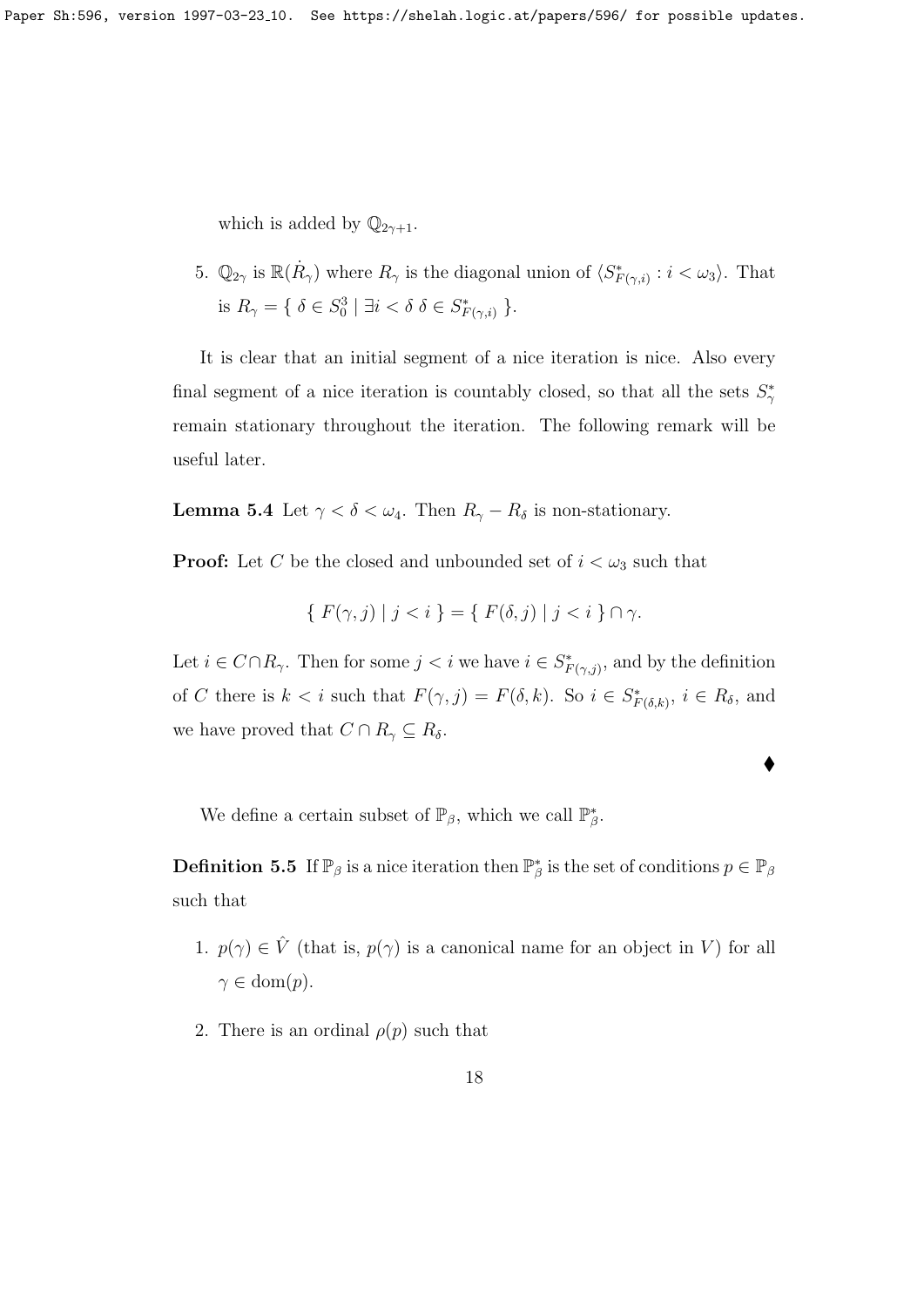- (a)  $2\delta \in \text{dom}(p) \Longrightarrow \max(p(2\delta)) = \rho(p)$ .
- (b)  $2\delta + 1 \in \text{dom}(p) \Longrightarrow \text{dom}(p(2\delta + 1)) = \rho(p) + 1.$
- (c)  $2\delta + 1 \in \text{dom}(p) \Longrightarrow p(2\delta + 1)(\rho(p)) = 0.$
- 3. If  $2\delta \in \text{dom}(p)$  then  $\forall i < \rho(p)$   $2F(\delta, i) + 1 \in \text{dom}(p)$ .
- 4. If  $2\delta + 1 \in \text{dom}(p)$  then  $p \restriction 2\delta + 1$  decides  $S_{\delta} \cap \rho(p)$ .

**Lemma 5.6** If  $p \in \mathbb{P}_{\beta}^*$  and  $2\delta \in \text{dom}(p)$  then  $p \restriction 2\delta$  forces that  $\rho(p) \notin R_{\delta}$ .

**Proof:** Let  $\rho = \rho(p)$ . By the definition of  $\mathbb{P}_{\beta}^*$ , we see that  $2F(\delta, i) + 1 \in$ dom(p) and  $p(2F(\delta, i) + 1)(\rho) = 0$  for all  $i < \rho$ . This means that  $p \Vdash \rho \notin$  $\dot{S}_{F(\delta,i)}^{*}$  for all  $i < \rho$ , which is precisely to say  $p \restriction 2\delta \Vdash \rho \notin \dot{R}_{\delta}$ .

♦

**Lemma 5.7** Let  $\mathbb{P}_{\beta}$  be a nice iteration. Let  $\delta \leq \omega_2$  be a limit ordinal and let  $\langle p_\gamma : \gamma < \delta \rangle$  be a decreasing sequence of conditions from  $\mathbb{P}^*_\beta$  such that  $\langle \rho(p_\gamma) : \gamma < \delta \rangle$  is continuous and increasing. Define q by setting dom(q) =  $\bigcup_{\gamma<\delta} \text{dom}(p_\gamma),\ \rho\ =\ \bigcup_{\gamma<\delta}\rho(q_\gamma),\ q(2\epsilon)\ =\ \bigcup\ \set{p_\gamma(2\epsilon)\mid 2\epsilon\in\text{dom}(p_\gamma)}\ \cup\ \lbrace \rho\rbrace,$  $q(2\epsilon + 1) = \bigcup \{ p_{\gamma}(2\epsilon + 1) | 2\epsilon + 1 \in \text{dom}(p_{\gamma}) \} \cup \{(\rho, 0)\}.$ 

Then  $q \in \mathbb{P}_{\beta}^*$  and  $\rho(q) = \rho$ .

**Proof:** Clearly it is enough to show that  $q \in \mathbb{P}_{\beta}$ . Most of this is routine; the key points are that  $q \restriction 2\epsilon$  forces that  $R_{\epsilon} \cap \rho$  is non-stationary, and that  $q \restriction 2\epsilon + 1$  forces that  $S_{\epsilon}^* \cap \rho$  is non-stationary.

For the first point, observe that for all sufficiently large  $\gamma < \delta$  we have  $2\epsilon \in \text{dom}(p_{\gamma})$ , so that by the last lemma  $p_{\gamma} \upharpoonright 2\epsilon \Vdash \rho(p_{\gamma}) \notin R_{\epsilon}$ ; since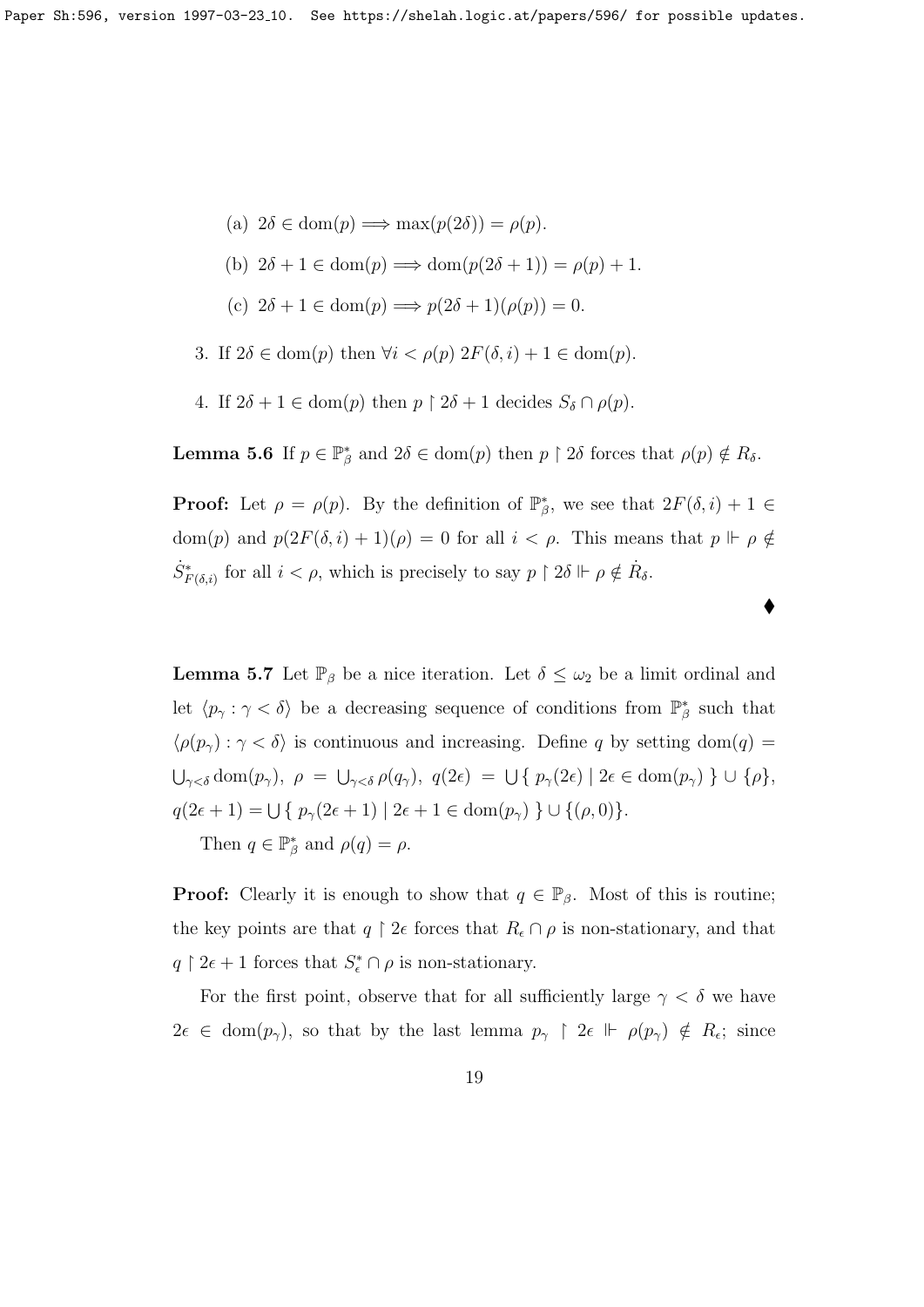$\langle \rho(p_\gamma) : \gamma < \delta \rangle$  is continuous and  $q \restriction 2\epsilon$  refines  $p_\gamma \restriction 2\epsilon$ , this implies that  $q \restriction 2\epsilon$  forces that  $R_{\epsilon}$  is not stationary in  $\rho$ .

Similarly,  $2\epsilon + 1 \in \text{dom}(p_\gamma)$  for all large  $\gamma$ , so that  $p_\gamma(2\epsilon + 1)(\rho(p_\gamma)) = 0$ for all large  $\gamma$ . It follows immediately that  $q \restriction (2\epsilon + 1)$  forces that  $S_{\epsilon}^* \cap \rho$  is non-stationary.

 $\blacklozenge$ 

**Lemma 5.8**  $\mathbb{P}_{\beta}^*$  is dense in  $\mathbb{P}_{\beta}$ , and  $\mathbb{P}_{\beta}$  is  $(\omega_2 + 1)$ -strategically closed.

**Proof:** The proof is by induction on  $\beta$ . We prove first that  $\mathbb{P}^*_{\beta}$  is dense.

 $\beta = 0$ : there is nothing to do.

 $\beta = 2\alpha + 2$ : fix  $p \in \mathbb{P}_{\beta}$ . Since  $\mathbb{P}_{2\alpha+1}$  is strategically closed and  $\mathbb{P}_{2\alpha+1}^*$  is dense we may find  $q_1 \in \mathbb{P}_{2\alpha+1}^*$  such that  $q_1 \leq p \restriction (2\alpha+1)$ ,  $q_1$  decides  $p(2\alpha+1)$ , and  $\rho(q_1) > \text{dom}(p(2\alpha + 1)).$ 

Now we build a decreasing  $\omega$ -sequence  $\vec{q}$  of elements of  $\mathbb{P}^*_{2\alpha+1}$  such that  $\rho(q_n)$  is increasing and  $q_{n+1}$  decides  $\dot{S}_\alpha \cap \rho(q_n)$ ; at each stage we use the strategic closure of  $\mathbb{P}_{2\alpha+1}$  and the fact that  $\mathbb{P}_{2\alpha+1}^*$  is a dense subset. After  $\omega$ steps we define q as follows; let  $\rho = \bigcup \rho(q_n)$ ,  $dom(q) = \bigcup_n dom(q_n) \cup \{2\alpha + 1\}$ , and

1. For 
$$
\gamma < \alpha
$$
,  $q(2\gamma + 1) = \bigcup_n q_n(2\gamma + 1) \cup \{(\rho, 0)\}.$ 

- 2. For  $\gamma \leq \alpha$ ,  $q(2\gamma) = \bigcup_n q_n(2\gamma) \cup {\rho}.$
- 3.  $q(2\alpha+1)(i) = p(2\alpha+1)(i)$  if  $i \in \text{dom}(p(2\alpha+1))$ , and 0 otherwise.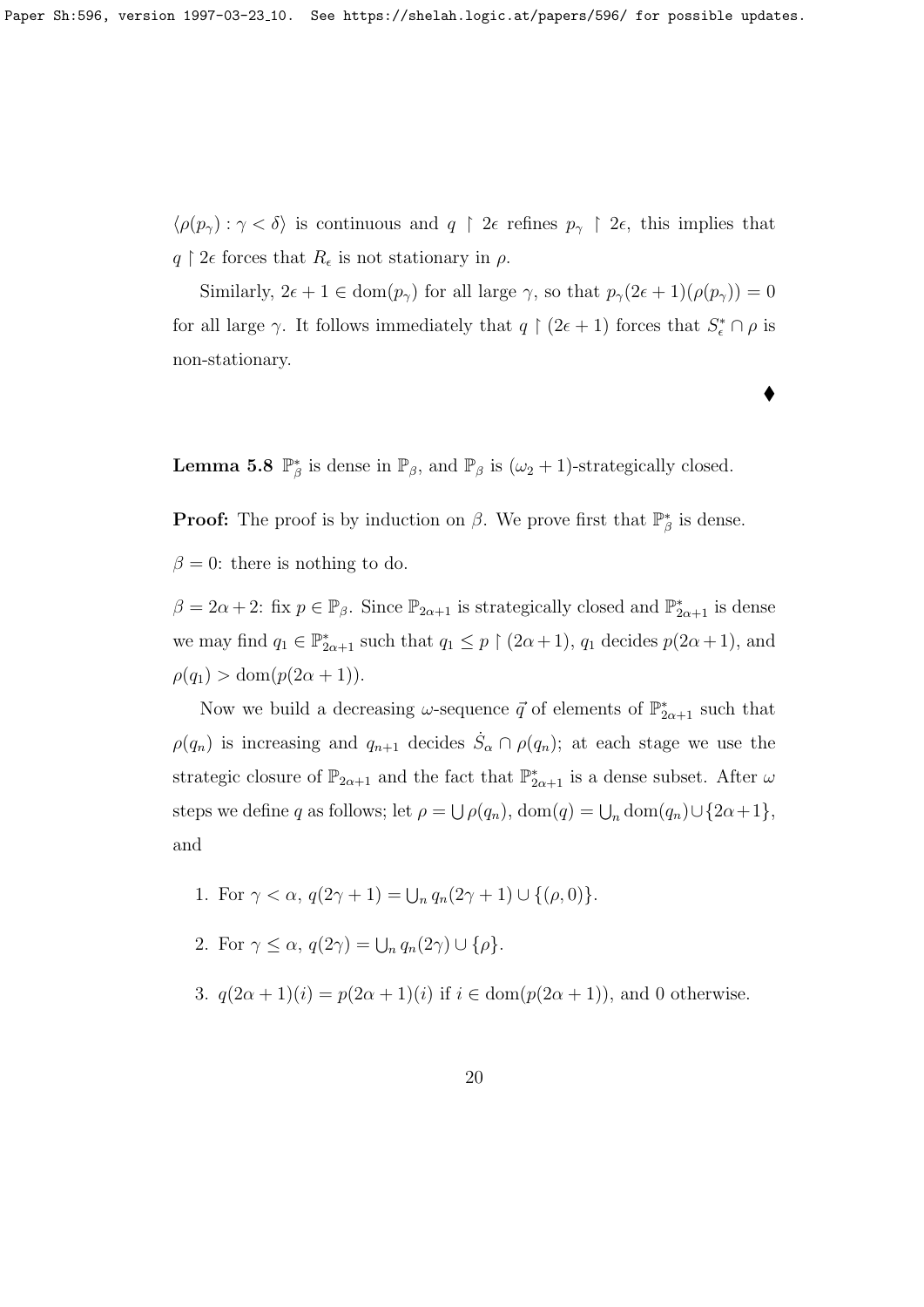Paper Sh:596, version 1997-03-23<sub>-10</sub>. See https://shelah.logic.at/papers/596/ for possible updates.

By the last lemma,  $q \restriction 2\alpha + 1 \in \mathbb{P}_{2\alpha+1}^*$ . It is routine to check that  $q \in \mathbb{P}_{2\alpha+2}^*$  and  $\rho(q) = \rho$ .

 $\beta = 2\alpha + 1$ : this is exactly like the last case, except that now we demand  $\forall i < \rho(q_n)$   $2F(\alpha, i) + 1 \in \text{dom}(q_{n+1}).$ 

β is limit,  $cf(β) = ω_1$ : Fix  $\langle β_i : i < ω_1 \rangle$  which is continuous increasing and cofinal in  $\beta$ . Let  $p \in \mathbb{P}_{\beta}$ . Find  $q_0 \in \mathbb{P}_{\beta_0}^*$  such that  $q_0 \leq p \restriction \beta_0$  and set  $p_0 = q_0 \frown p \restriction [\beta_0, \beta).$ 

Now we define  $q_i$  and  $p_i$  by induction for  $i \leq \omega_1$ .

- 1. Choose  $q_{i+1} \leq p_i \restriction \beta_{i+1}$  with  $q_{i+1} \in \mathbb{P}_{\beta_{i+1}}^*$ , and then define  $p_{i+1} =$  $q_{i+1} \frown p \upharpoonright [\beta_{i+1}, \beta).$
- 2. For *i* limit let  $\rho_i = \bigcup_{j < i} \rho(q_j)$ ,  $q_i(2\gamma + 1) = \bigcup_{j < i} q_j(2\gamma + 1) \cup \{(\rho_i, 0)\},$  $q_i(2\gamma) = \bigcup_{j < i} q_j(2\gamma) \cup \{\rho_i\}.$  Then let  $p_i = q_i \cap p \restriction [\beta_i, \beta_{i+1}).$

For  $i < \omega_1$  it is easy to see that  $p_i$ ,  $q_i$  are conditions. We claim that  $q = q_{\omega_1} \in \mathbb{P}_{\beta}^*$ . The only subtle point is to see that  $q \in \mathbb{P}_{\beta}$ . Let  $2\delta + 1 \in$ dom(q). Then for all large i we know  $2\delta + 1 < \beta_i$ ,  $2\delta + 1 \in \text{dom}(q_i)$ , so that in particular  $q_i(2\delta + 1)(\rho_i) = 0$  for all large i. This means that  $q(2\delta + 1)$  is the characteristic function of a set which does not reflect at  $\rho$ , so is a legitimate condition in  $\mathbb{Q}_{2\delta+1}$ . Similarly if  $2\delta \in \text{dom}(q)$  then for all large i we see that  $q_i \restriction 2\delta \Vdash \rho_i \notin R_\delta$ , so that  $q \restriction 2\delta$  forces that the stationarity of  $R_\delta$  does not reflect at  $\rho$ .

β is a limit,  $cf(β) = ω$  or  $ω_2$ : similar to the cofinality  $ω_1$  case.

cf( $\beta$ ) =  $\omega_3$ : easy because  $\mathbb{P}_{\beta}$  is the direct limit of the sequence  $\langle \mathbb{P}_{\gamma} : \gamma < \beta \rangle$ .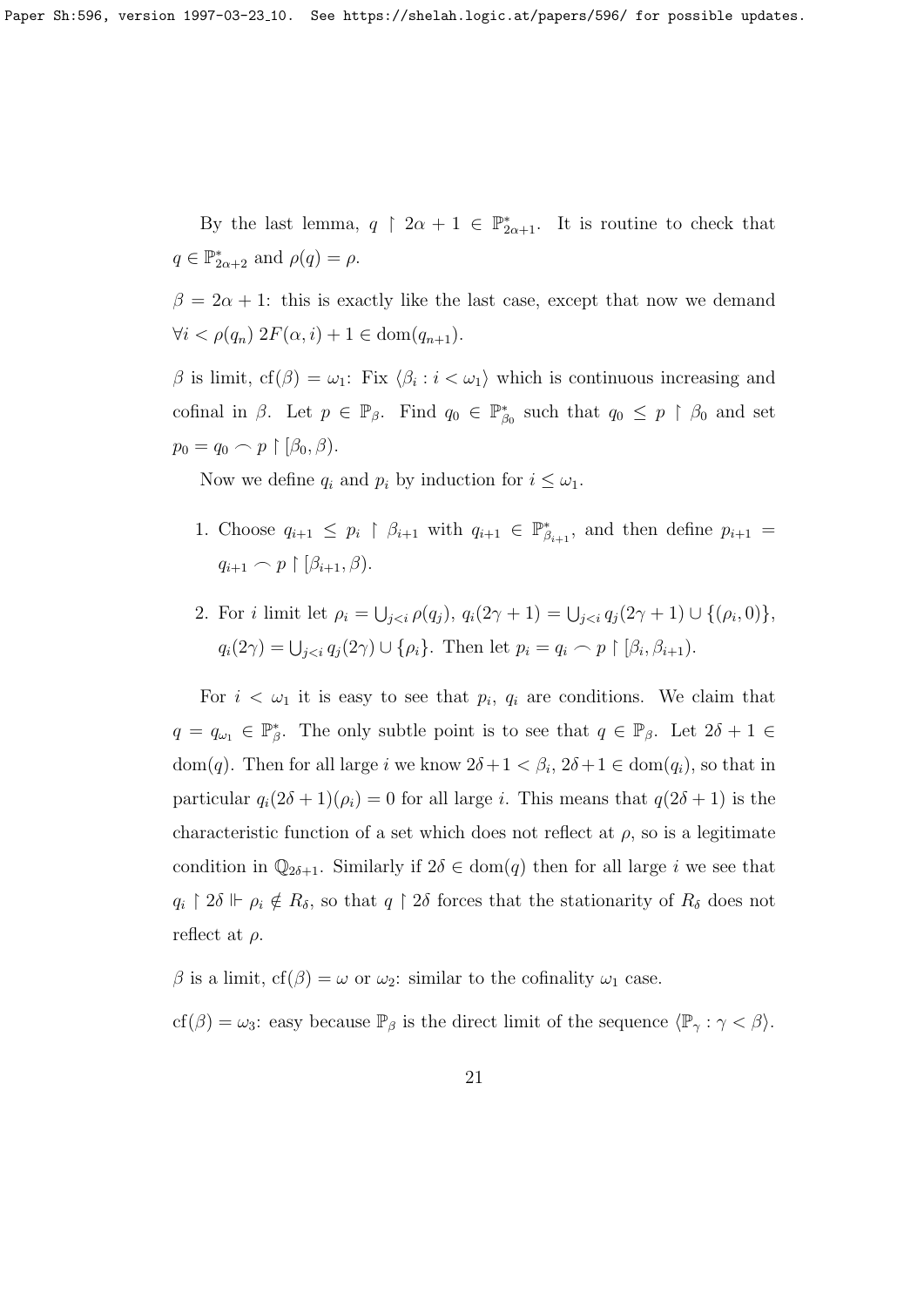This concludes the proof that  $\mathbb{P}^*_{\beta}$  is dense. It is now easy to see that  $\mathbb{P}_{\beta}$ is  $(\omega_2 + 1)$ -strategically closed; the strategy for player II is simply to play into the dense set  $\mathbb{P}^*_{\beta}$  at every successor stage, and to play a lower bound constructed as in Lemma 5.7 at each limit stage.

 $\blacklozenge$ 

 $\blacklozenge$ 

**Lemma 5.9** Let  $\mathbb{P}_{2\gamma}$  be a nice iteration of length less than  $\omega_4$ . Then  $\mathbb{P}_{2\gamma}$  \*  $\mathbb{P}(\dot{R}_{\gamma})$  is  $(\omega_2 + 1)$ -strategically closed.

Proof: This is just like the last lemma.

Notice that the effect of forcing with  $\mathbb{P}(R_{\gamma})$  is to destroy the stationarity of all the sets  $S^*_{\delta}$  for  $\delta < \gamma$ . We are now ready to prove the main result of this section.

Theorem 5.10 If the existence of a weakly compact cardinal is consistent, then  $Ref(\aleph_3, \aleph_2, \aleph_1) + Dnr(\aleph_3, \aleph_2, \aleph_0)$  is consistent.

**Proof:** As in the proof of Theorem 3.5, we will first give a proof assuming the consistency of a measurable cardinal and then show how to weaken the assumption to the consistency of a weakly compact cardinal. We will need a form of "diamond" principle.

**Lemma 5.11** If  $\kappa$  is measurable and GCH holds, then in some forcing extension

1.  $\kappa$  is measurable.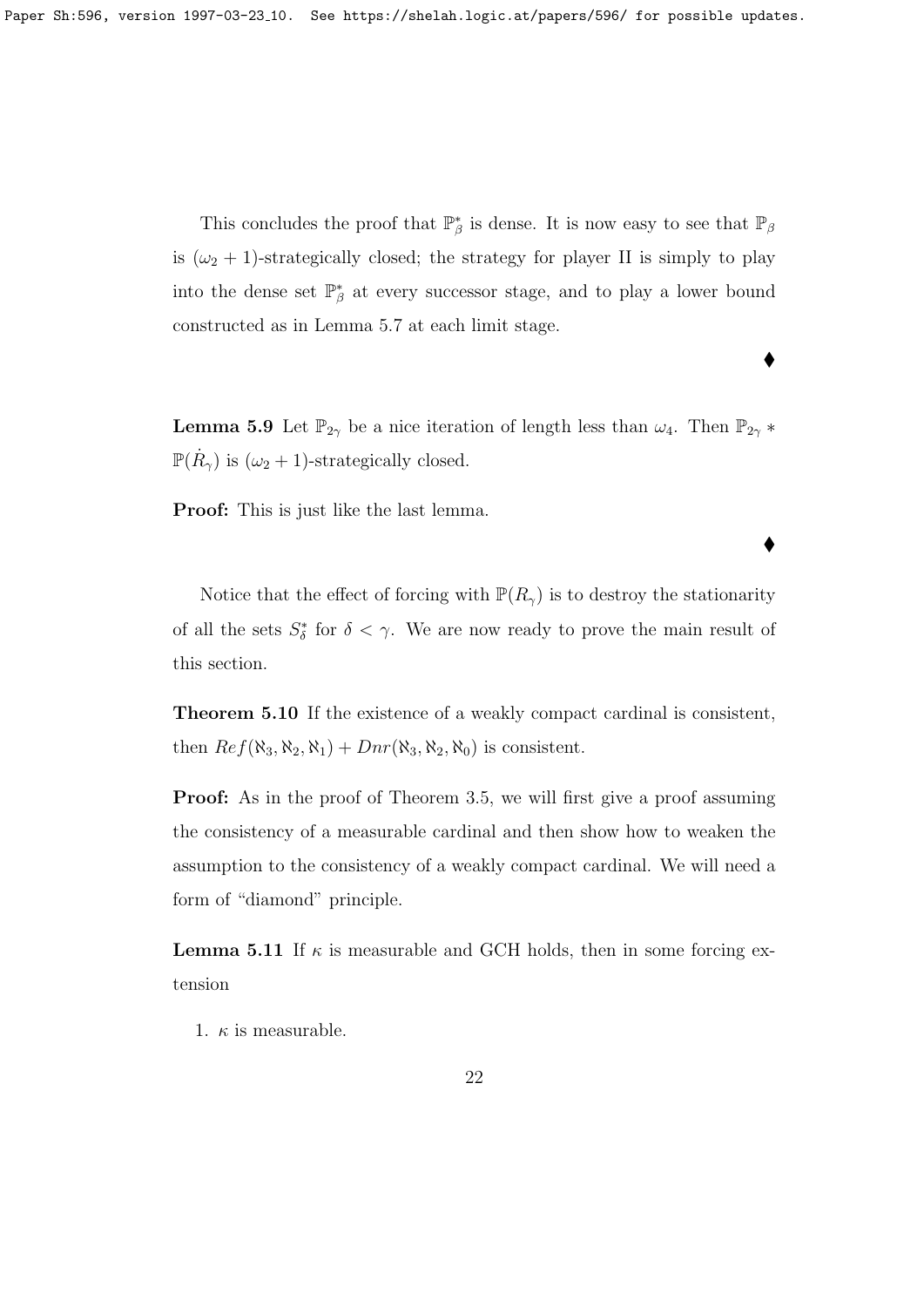2. There exists a sequence  $\langle S_\alpha : \alpha < \kappa \rangle$  such that  $S_\alpha \subseteq \alpha$  for all  $\alpha$ , and for all  $S \subseteq \kappa$  there is a normal measure U on  $\kappa$  such that if  $j_U$ :  $V \longrightarrow M_U \simeq Ult(V, U)$  is the associated elementary embedding then  $j_U(\vec{S})_{\kappa} = S$  (or equivalently,  $\{ \alpha \mid S \cap \alpha = S_{\alpha} \} \in U$ .

Proof:[Lemma 5.11] The proof is quite standard. For a similar construction given in more detail see [2].

Fix  $j: V \longrightarrow M$  the ultrapower map associated with some normal measure on  $\kappa$ . Let  $\mathbb{Q}_{\alpha}$  be the forcing whose conditions are sequences  $\langle T_{\beta} : \beta < \gamma \rangle$ where  $\gamma < \alpha$  and  $T_{\beta} \subseteq \beta$  for all  $\beta$ , ordered by end-extension. (This is really the same as the Cohen forcing  $Add(\alpha, 1)$ . Let  $\mathbb{P}_{\kappa+1}$  be a Reverse Easton iteration of length  $\kappa + 1$ , where we force with  $(\mathbb{Q}_{\alpha})_{V^{\mathbb{P}_{\alpha}}}$  at each inaccessible  $α ≤ κ.$ 

Let  $G_{\kappa}$  be  $\mathbb{P}_{\kappa}$ -generic over V and let g be  $\mathbb{Q}_{\kappa}$ -generic over  $V[G_{\kappa}]$ . We will prove that the sequence given by  $S_{\alpha} = g(\alpha)$  will work, by producing an appropriate U for each  $S \in V[G_{\kappa}][g]$  with  $S \subseteq \kappa$ . Let us fix such an S.

By GCH and the fact that  $j(\mathbb{P}_{\kappa})/G_{\kappa} * g$  is  $\kappa^+$ -closed in  $V[G_{\kappa}][g]$ , we may build  $H \in V[G_{\kappa}][g]$  which is  $j(\mathbb{P}_{\kappa})/G_{\kappa}*g$ -generic over  $M[G_{\kappa}][g]$ . Now for the key point: we define a condition  $q \in \mathbb{Q}_{j(\kappa)}$  by setting  $q(\alpha) = g(\alpha)$  for  $\alpha < \kappa$ and  $q(\kappa) = S$ . Then we build  $h \ni q$  which is  $\mathbb{Q}_{i(\kappa)}$ -generic over  $M[G_{\kappa}][g][H]$ , using GCH and the  $\kappa^+$ -closure of  $\mathbb{Q}_{j(\kappa)}$  in  $V[G_\kappa][g]$ .

To finish we define  $j: V[G_{\kappa}][g] \longrightarrow M[G_{\kappa}][g][H][h]$  by  $j: \dot{\tau}^{G_{\kappa} \ast g} \longmapsto$  $j(\tau)^{G_{\kappa}*g*H*h}$ , where this map is well-defined and elementary because  $j^{\mu}(G_{\kappa}*$  $g) \subseteq G_{\kappa} * g * H * h$ . The extended j is still an ultrapower by a normal measure (U say) because  $M[G_{\kappa}][g][H][h] = \{j(F)(\kappa) | F \in V[G_{\kappa}][g]\}$ . It is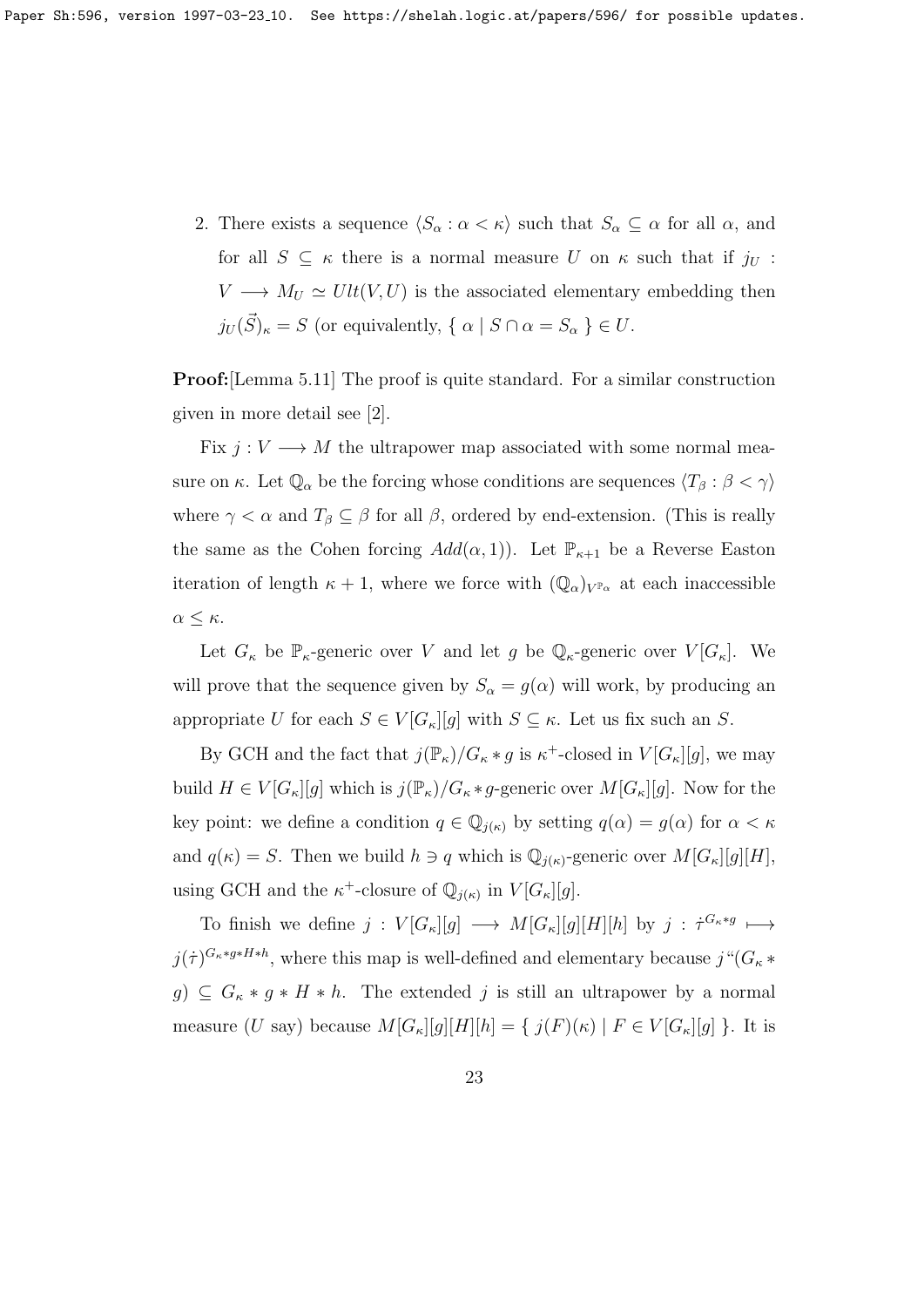clear from the definition of this map j that  $j(g)(\kappa) = h(\kappa) = q(\kappa) = S$ , so the model  $V[G_{\kappa}][g]$  is as required.

 $\blacklozenge$ 

This concludes the proof of Lemma 5.11.

Fixing some reasonable coding of members of  $H_{\alpha^+}$  by subsets of  $\alpha$ , we may write the diamond property in the following equivalent form: there is a sequence  $\langle x_\alpha : \alpha < \kappa \rangle$  such that for every  $x \in H_{\kappa^+}$  there exists U such that  $j_U(\vec{x})_{\kappa} = x$ . Henceforth we will assume that we have fixed a sequence  $\vec{x}$  with this property.

Now we describe a certain Reverse Easton forcing iteration of length  $\kappa+1$ . It will be clear after the iteration is defined that it is  $\aleph_2$ -strategically closed, so that in particular  $\aleph_1$  and  $\aleph_2$  are preserved. At stage  $\alpha < \kappa$  we will force with  $\mathbb{Q}_{\alpha}$ , where  $\mathbb{Q}_{\alpha}$  is trivial forcing unless

- 1.  $\alpha$  is inaccessible.
- 2.  $V^{\mathbb{P}_{\alpha}} \models \alpha = \aleph_3, \alpha_V^+ = \aleph_4$
- 3.  $x_{\alpha}$  is a  $\mathbb{P}_{\alpha}$ -name for a nice iteration  $\mathbb{P}^{\alpha}_{2\delta+1}$  of some length  $2\delta+1 < \alpha^{+}$ .

In this last case  $\mathbb{Q}_{\alpha}$  is defined to be  $\mathbb{P}^{\alpha}_{2\delta+1} * \mathbb{P}(R^{\alpha}_{\delta}) * Coll(\aleph_2, \alpha)$ .

At stage  $\kappa$  (which will be  $(\aleph_3)_{V^{\mathbb{P}_{\kappa}}}$ ), we will do a nice iteration  $\mathbb{Q}_{\kappa}$  of length  $\kappa^+$ , with some book-keeping designed to guarantee that for every stationary  $S \subseteq S_0^3$  in the final model there exists  $T \subseteq S$  a non-reflecting stationary subset. So by design  $Dnr(\aleph_3, \aleph_2, \aleph_0)$  holds in the final model (and in fact so does  $Dnr(\aleph_3, \aleph_1, \aleph_0)$ . It remains to be seen that  $Ref(\aleph_3, \aleph_2, \aleph_1)$  is true.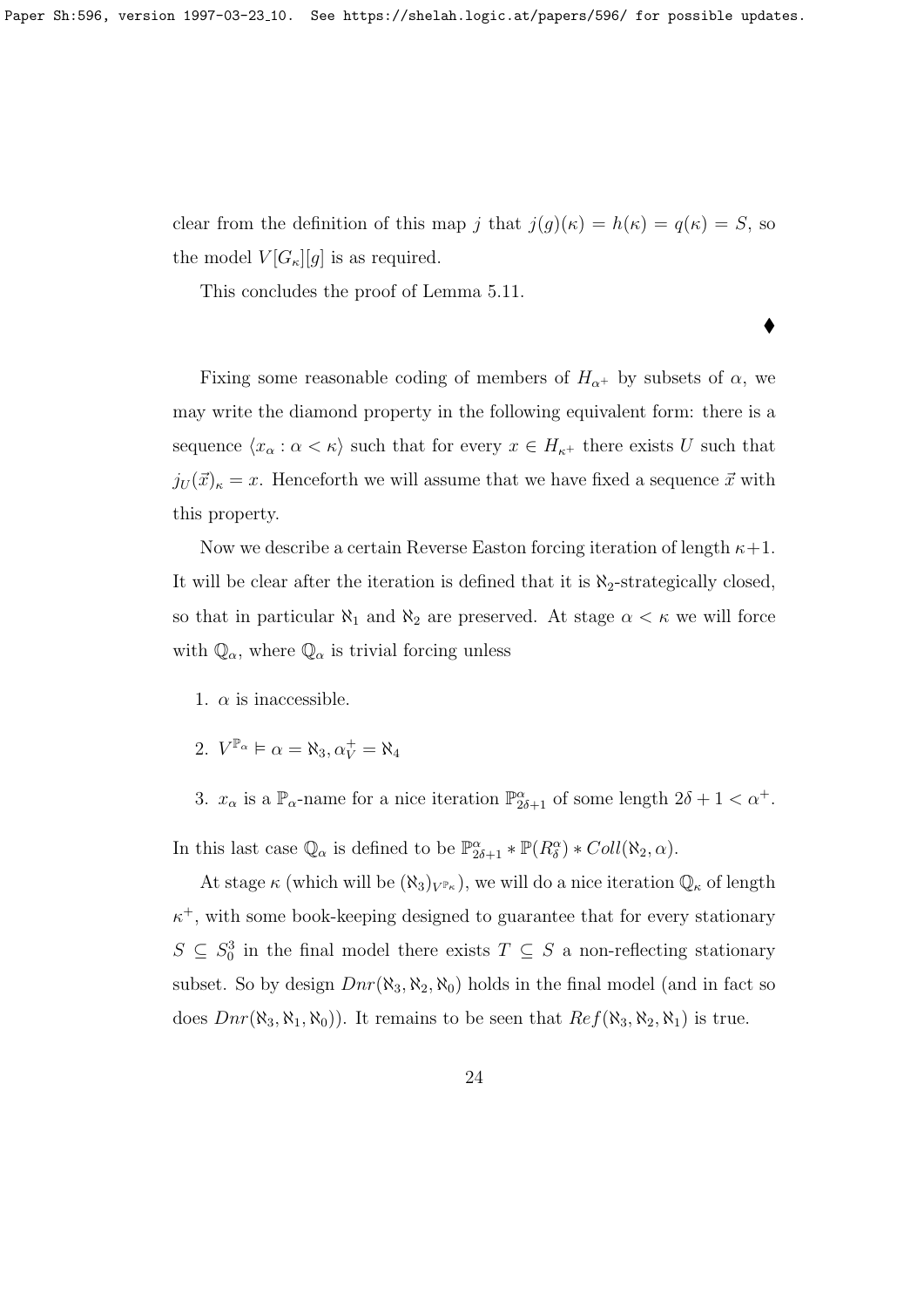Let  $T \subseteq S_1^3$  be a stationary subset of  $S_1^3$  in the final model. Since  $\mathbb{Q}_{\kappa}$ has the  $\kappa^+$ -c.c. we may assume that T is the generic extension by  $\mathbb{P}_{\kappa} * (\mathbb{Q}_{\kappa})$  $(2\delta + 1)$  for some  $\delta < \kappa^+$ . Let  $\overline{\mathbb{Q}} = \mathbb{Q}_\kappa \upharpoonright (2\delta + 1)$ . Using the diamond property of  $\vec{x}$  and the definition of the forcing iteration we may find U such that

$$
j_U(\mathbb{P}_\kappa)=\mathbb{P}_\kappa\ast\overline{\mathbb{Q}}\ast\mathbb{P}(R_\delta)\ast\mathbb{R}_{\kappa+1,j_U(\kappa)}
$$

where  $\mathbb{R}_{\kappa+1,j_{U}(\kappa)}$  is the iteration above  $\kappa$ . To save on notation, denote  $j_{U}$  by  $\dot{j}$ .

Now if  $M \simeq Ult(V, U)$  is the target model of j, then we may assume by the usual arguments that  $T \in M^{\mathbb{P}_{\kappa} * \overline{\mathbb{Q}}}$ . Notice that the last step in the iteration  $\overline{Q}$  was to force with  $\mathbb{R}(R_{\delta})$ , that is to add a club of points at which the stationarity of  $R_{\delta}$  fails to reflect. Applying Lemma 5.2 we see that T is still stationary in the extension by  $\mathbb{P}_{\kappa} * \overline{\mathbb{Q}} * \mathbb{P}(R_{\delta})$ . Since  $\mathbb{R}_{\kappa+1,j(\kappa)}$  is  $\aleph_2$ -strategically closed, T will remain stationary in the extension by  $j(\mathbb{P}_\kappa)$ (although of course  $\kappa$  will collapse to become some ordinal of cofinality  $\aleph_2$ ).

To finish the proof we will build a generic embedding from  $V^{\mathbb{P}_{\kappa} * \overline{\mathbb{Q}}}$  to  $M^{j(\mathbb{P}_{\kappa}*\overline{\mathbb{Q}})}$ . It is easy to get  $j: V^{\mathbb{P}_{\kappa}} \longrightarrow M^{j(\mathbb{P}_{\kappa})}$ , what is needed is a master condition for  $\overline{Q}$  and j. Since  $\kappa$  is  $\aleph_3$  in  $V^{\mathbb{P}_{\kappa}}$  and  $\mathbb{Q}_{\kappa}$  is an iteration with  $\leq \aleph_2$ supports, it is clear what the condition should be, we just need to check that it works.

**Definition 5.12** Define q by setting dom(q) =  $j''(2\delta + 1)$ ,  $q(j(2\gamma + 1))$  =  $f_{\gamma} \cup \{(\kappa, 0)\}, q(2\gamma) = C_{\gamma} \cup \{\kappa\}, \text{ where } f_{\gamma} : \kappa \longrightarrow 2 \text{ is the function added by }$  $\overline{\mathbb{Q}}$  at stage  $2\gamma + 1$  and  $C_{\gamma}$  is the club added at stage  $2\gamma$ .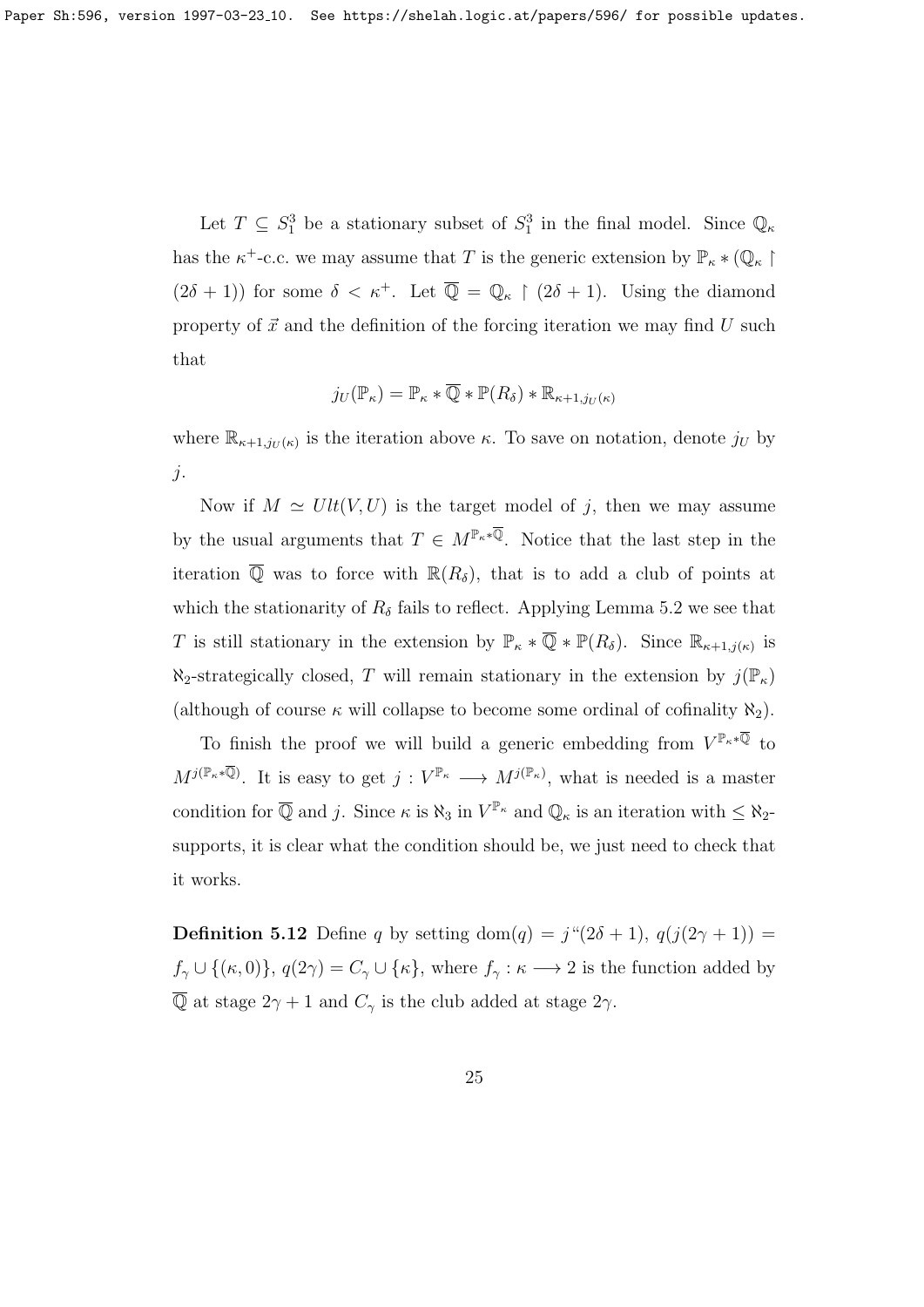We claim that q is a condition in  $j(\overline{Q})$ . To see this we should first check that  $f_{\gamma}$  is the characteristic function of a non-stationary subset of  $\kappa$ ; this holds because at stage  $\kappa$  in the forcing  $j(\mathbb{P}_{\kappa})$  we forced with  $\mathbb{P}(R_{\delta})$  and made  $S_{\gamma}^*$ non-stationary for all  $\gamma < \delta$ . We should also check that  $R_{\gamma}$  is non-stationary in  $\gamma$ , and again this is easy by Lemma 5.4 and the fact that  $R_{\delta}$  has been made non-stationary.

Forcing with  $j(\overline{Q})$  adds no bounded subsets of  $j(\kappa)$ , so that clearly T is still stationary and cf( $\kappa$ ) is still  $\aleph_2$  in the model  $M^{j(\mathbb{P}_{\kappa}*\overline{\mathbb{Q}})}$ . By the familiar reflection argument, there exists  $\alpha \in S_2^3$  such that  $T \cap \alpha$  is stationary in the model  $V^{\mathbb{P}_{\kappa}*\overline{\mathbb{Q}}}.$   $T \cap \alpha$  will still be stationary in  $V^{\mathbb{P}_{\kappa}*\mathbb{Q}_{\kappa}}$ , because the rest of the iteration  $\mathbb{Q}_{\kappa}$  does not add any bounded subsets of  $\aleph_3$ . We have proved that  $Ref(\aleph_3, \aleph_2, \aleph_1)$  holds in  $V^{\mathbb{P}_{\kappa} \times \mathbb{Q}_{\kappa}}$ , which finishes the proof of Theorem 5.10 using a measurable cardinal.

It remains to be seen that we can replace the measurable cardinal by a weakly compact cardinal. To do this we will use the following result of Jensen.

**Fact 5.13** Let  $V = L$  and let  $\kappa$  be weakly compact. Then there exists a sequence  $\langle S_\alpha : \alpha < \kappa \rangle$  with  $S_\alpha \subseteq \alpha$  for all  $\alpha$ , such that for all  $S \subseteq \kappa$  and all  $\Pi_1^1$  formulae  $\phi(X)$  with one free second-order variable

$$
V_{\kappa} \vDash \phi(S) \Longrightarrow (\exists \alpha < \kappa \ S_{\alpha} = S \cap V_{\alpha}, \ V_{\alpha} \vDash \phi(S_{\alpha})).
$$

Using this fact we can argue exactly as in Argument 1 at the end of the proof of Theorem 3.5. This concludes the proof of Theorem 5.10.

 $\blacklozenge$